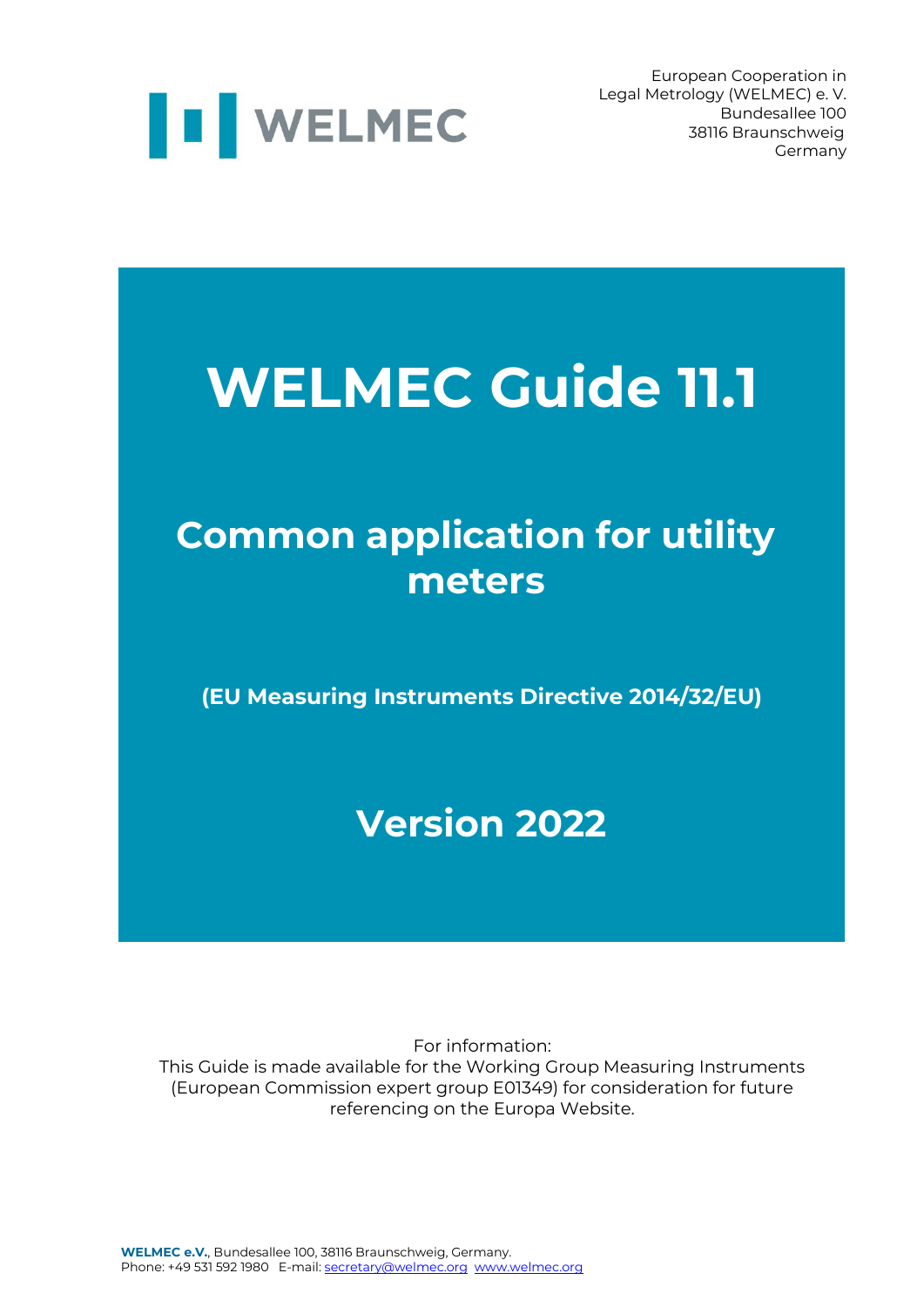# **I** WELMEC

WELMEC e.V. is a cooperation between the legal metrology authorities of the Member States of the European Union and EFTA. This document is one of a number of Guides published by WELMEC e.V. to provide guidance to manufacturers of measuring instruments and to notified bodies responsible for conformity assessment of their products. The Guides are purely advisory and do not themselves impose any restrictions or additional technical requirements beyond those contained in relevant EU Directives. Alternative approaches may be acceptable, but the guidance provided in this document represents the considered view of WELMEC e.V as to the best practice to be followed.

Published by: WELMEC Secretariat

E-mail: secretary@welmec.org Website: www.welmec.org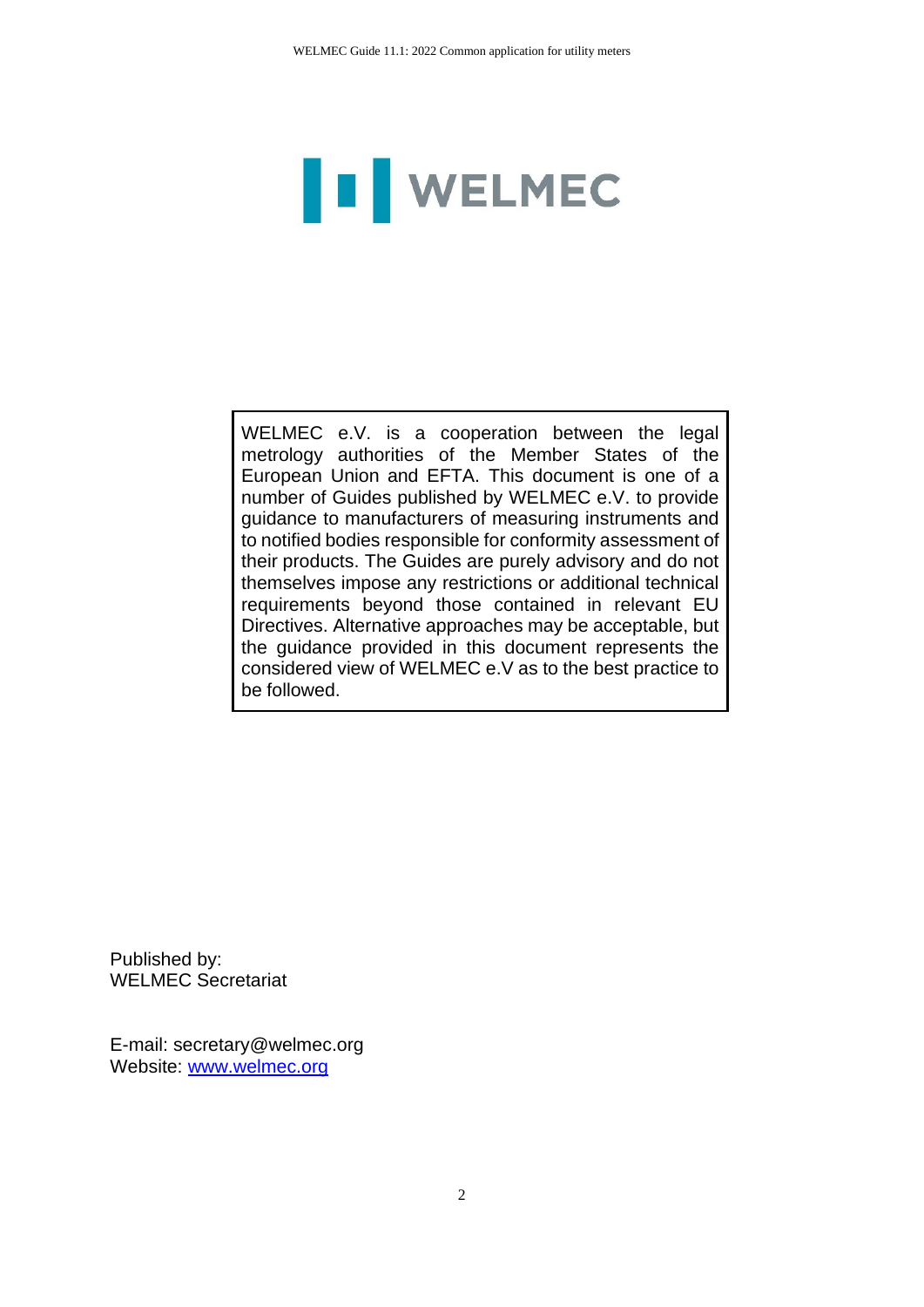#### **Contents**

| 1.1 |                                                                               |  |
|-----|-------------------------------------------------------------------------------|--|
| 1.2 |                                                                               |  |
|     |                                                                               |  |
|     |                                                                               |  |
|     | 2.2 Interpretation of the essential requirements in respect to utility meters |  |
|     | 2.3 Interpretation of the special requirements on Annex IV (MI 002)10         |  |
|     |                                                                               |  |
|     |                                                                               |  |
|     |                                                                               |  |
|     |                                                                               |  |
|     |                                                                               |  |
|     |                                                                               |  |
|     |                                                                               |  |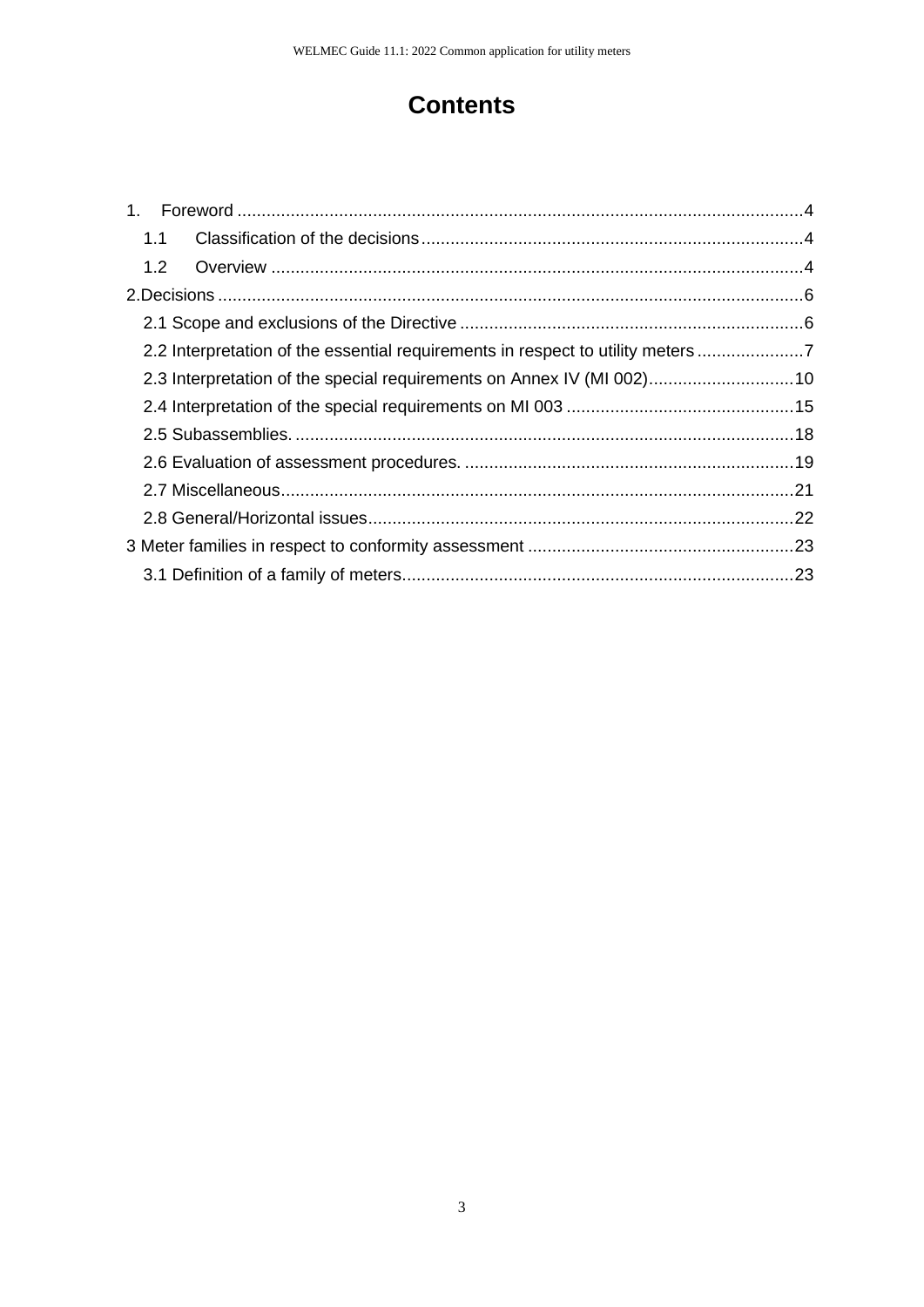#### **1. Foreword**

<span id="page-3-0"></span>This document is intended to provide guidance to all those concerned with the application of the Measuring Instruments Directive 2014/32/EU, on utility meters.

This document provides a record of the continuing work of WELMEC Working Group 11 in the area of the common application of the Directive itself.

This document is one of a number of Guides published by WELMEC to provide guidance to manufacturers of measuring instruments and to Notified Bodies responsible for conformity assessment of their products. The Guides are purely advisory and do not themselves impose any restrictions or additional technical requirements beyond those contained in relevant E Directives. Alternative approaches may be acceptable, but the guidance provided in this document represents the considered view of WELMEC as to the best practice to be followed.

#### 1.1 Classification of the decisions

<span id="page-3-1"></span>The decisions listed in chapter 2 are ordered to subjects.

The second number (x) relates to the subject, the third number is a sequential numbering. The numbers x relates to the following subjects:

- 1. Scope and exclusions of the Directive.
- 2. Interpretation of the essential requirements in respect to utility meters MID Annex IV (MI 002) and Annex V (MI 003).
- 3. Interpretation of the special requirements on Annex IV (MI 002)
- 4. Interpretation of the special requirements on Annex V (MI 003)
- 5. Subassemblies.
- 6. Evaluation of assessment procedures.
- 7. Miscellaneous.
- 8. General/Horizontal issues

#### 1.2 Overview

<span id="page-3-2"></span>The following is a list of decisions reached of common application of the Directive.

| Scope and exclusions of the Directive | 1. |  |  |  |  |
|---------------------------------------|----|--|--|--|--|
|---------------------------------------|----|--|--|--|--|

| No.   | lissue                                                                                 |
|-------|----------------------------------------------------------------------------------------|
| 2.1.1 | Maximum size of a meter assessable under MID                                           |
| 2.1.2 | Scope of MID concerning "additional/ associated<br>functions" of measuring instruments |

2. Interpretation of the essential requirements in respect to utility meters (MI 002 to MI 003).

| No.   | Issue                                                                                                 |
|-------|-------------------------------------------------------------------------------------------------------|
| 2.2.1 | Acceptance criteria for accuracy measurements during<br>market surveillance and conformity assessment |
| 222   | Explanation regarding MID, Annex I, Introduction,<br>concerning the term "suppliers"                  |
|       |                                                                                                       |
| 2.2.3 | Indication of results                                                                                 |
| 2.2.4 | Indication of low flows/currents                                                                      |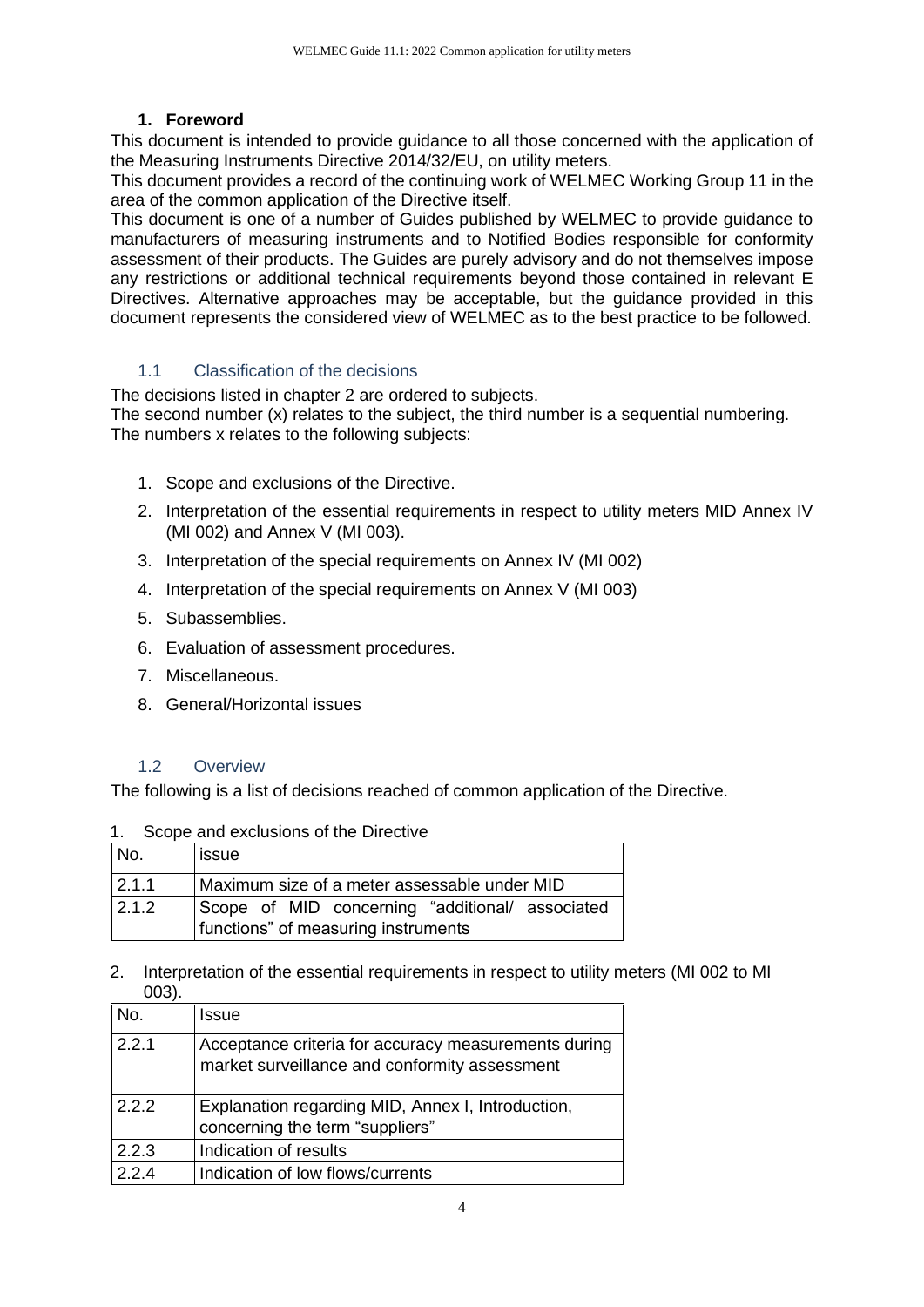| 2.2.5 | Influence of frequency disturbances (2-150 kHz) EN |
|-------|----------------------------------------------------|
|       | $ 61000 - 4 - 19 $                                 |

#### 3. Interpretation of the special requirements on MI 002

| No.    | Issue                                                    |
|--------|----------------------------------------------------------|
| 2.3.1  | Calculation of compressibility factor in a volume        |
|        | conversion device                                        |
| 2.3.2  | Clarification regarding the provision of an emergency    |
|        | power supply device                                      |
| 2.3.3  | Indication of battery lifetime                           |
| 2.3.4  | Index resolution for testing and internal resolution of  |
|        | electronic gas meters                                    |
| 2.3.5  | Testing of gas meters with $Q_{min}$ during temperature  |
|        | tests                                                    |
| 2.3.6  | Connection of gas quality sensors like GC's with EVCD    |
| 2.3.7  | Emergency device for rotary piston gas meter             |
| 2.3.8  | Testing of mechanical gas meter and content of TEC       |
|        | or DEC in respect to lubrication oil                     |
| 2.3.9  | Internal update of gas composition in case of thermal    |
|        | gas meters                                               |
| 2.3.10 | Testing of gas meters in respect to mechanical class M1, |
|        | M2                                                       |

#### 4. Interpretation of the special requirements on MI 003

| No.    | Issue                                                                                                                                |
|--------|--------------------------------------------------------------------------------------------------------------------------------------|
| 2.4.1  | Clarification regarding Annex I, Item 1.1, with respect to<br>the matter that nothing else is stated concerning<br>expression of MPE |
| 2.4.2  | Explanation regarding Annex I, item 10.5, concerning                                                                                 |
|        | the meaning of the term "tools"                                                                                                      |
| 2.4.3  | Treatment of meters with a voltage range                                                                                             |
| 2.4.4  | Treatment of meters with more than one rated                                                                                         |
|        | frequency                                                                                                                            |
| 2.4.5  | Treatment of meters for usage under increased risk of<br>over-voltage exposure                                                       |
| 2.4.6  | Mandatory content of the Type Examination Certificate                                                                                |
| 2.4.7  | Tests to be performed as piece tests                                                                                                 |
| 2.4.8  | <b>Performance Monitoring Devices</b>                                                                                                |
| 2.4.9  | Applied phase sequence for active electrical energy<br>meters                                                                        |
| 2.4.10 | Polyphase active electrical energy meters applied for                                                                                |
|        | the measurement of both import and export energy                                                                                     |
| 2.4.11 | Metering for charging of electric vehicles                                                                                           |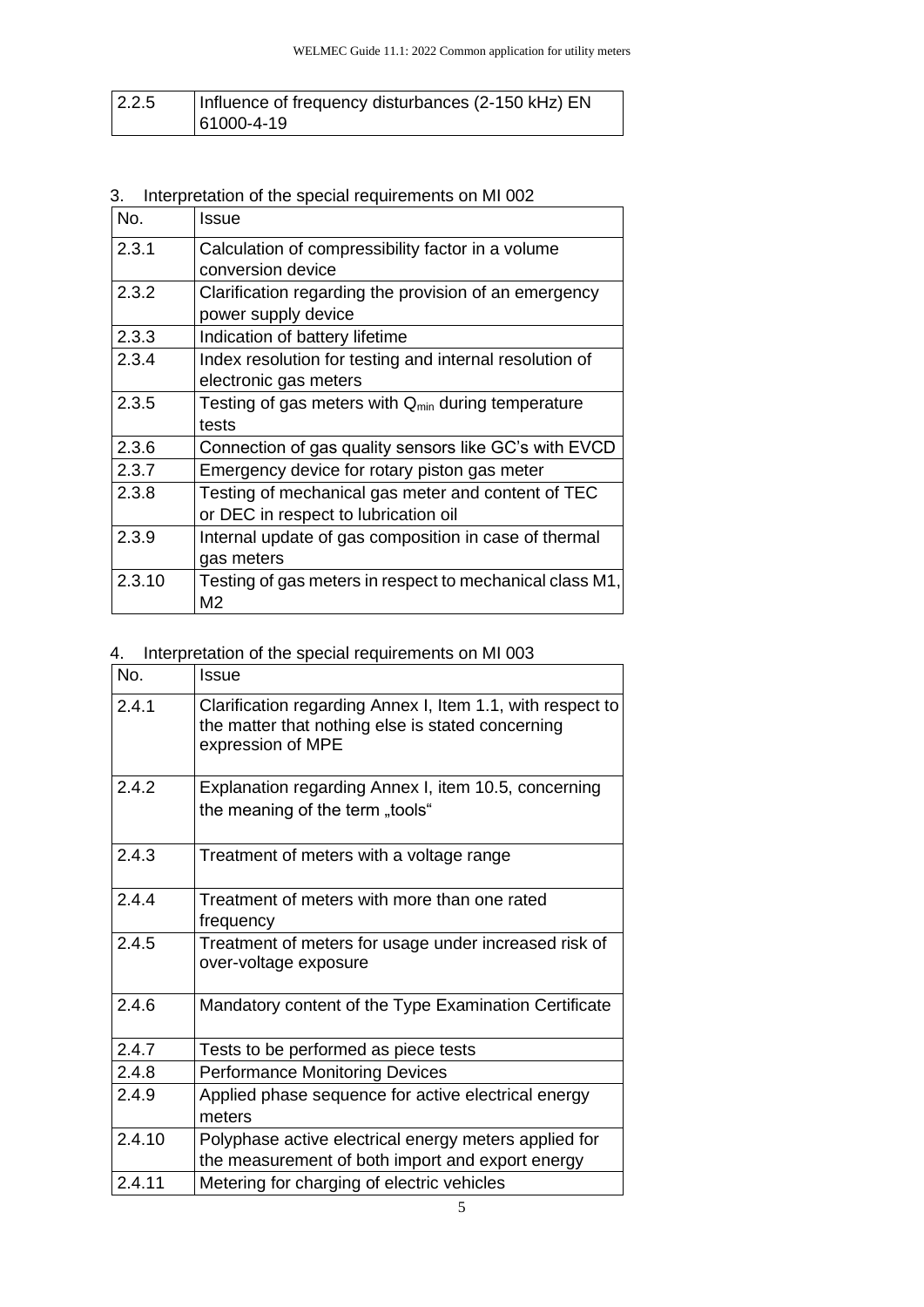#### 2.4.12 **Durability - testing of electricity meters**

#### 5. Subassemblies.

| INo.  | <sub>i</sub> Issue                                                              |
|-------|---------------------------------------------------------------------------------|
| 2.5.1 | Combining a volume conversion device and a gas<br>meter during putting into use |
|       |                                                                                 |

#### 6. Evaluation of assessment procedures.

| No.   | <b>Issue</b>                                                     |
|-------|------------------------------------------------------------------|
| 2.6.1 | Adjustment of meters in order to avoid an exploitation<br>of MPE |
| 2.6.2 | Unduly biasing of meters                                         |

#### 7. Miscellaneous.

| No.   | Issue                                                                                                                                                                                          |
|-------|------------------------------------------------------------------------------------------------------------------------------------------------------------------------------------------------|
| 2.7.1 | MPEs applicable to a repaired meter that was originally<br>conformity assessed against the MID                                                                                                 |
| 2.7.2 | Determination of "period of time estimated by the<br>manufacturer" in respect to the meter durability (Annex<br>1 clause 5) and consequences for manufacturer<br>following from this statement |
| 2.7.3 | Documentation of Seals used for security measures                                                                                                                                              |

#### 8. General/Horizontal issues.

| No.   | <b>Issue</b>           |
|-------|------------------------|
| 2.8.1 | Resetting of registers |

#### **2. Decisions**

#### <span id="page-5-1"></span><span id="page-5-0"></span>2.1 Scope and exclusions of the Directive

#### **2.1.1 Maximum size of a meter possible to be assessed under MID**

There is no limit on what maximum size of meter that can be assessed under MID.

#### **2.1.2 Scope of MID concerning "additional/ associated functions" of measuring instruments**

Functions of a measuring instrument which are not specified in an instrument specific annex shall be considered as "additional/associated functions". They shall be examined in order to ensure that they do not affect the conformity of the instrument to the essential requirements of MID.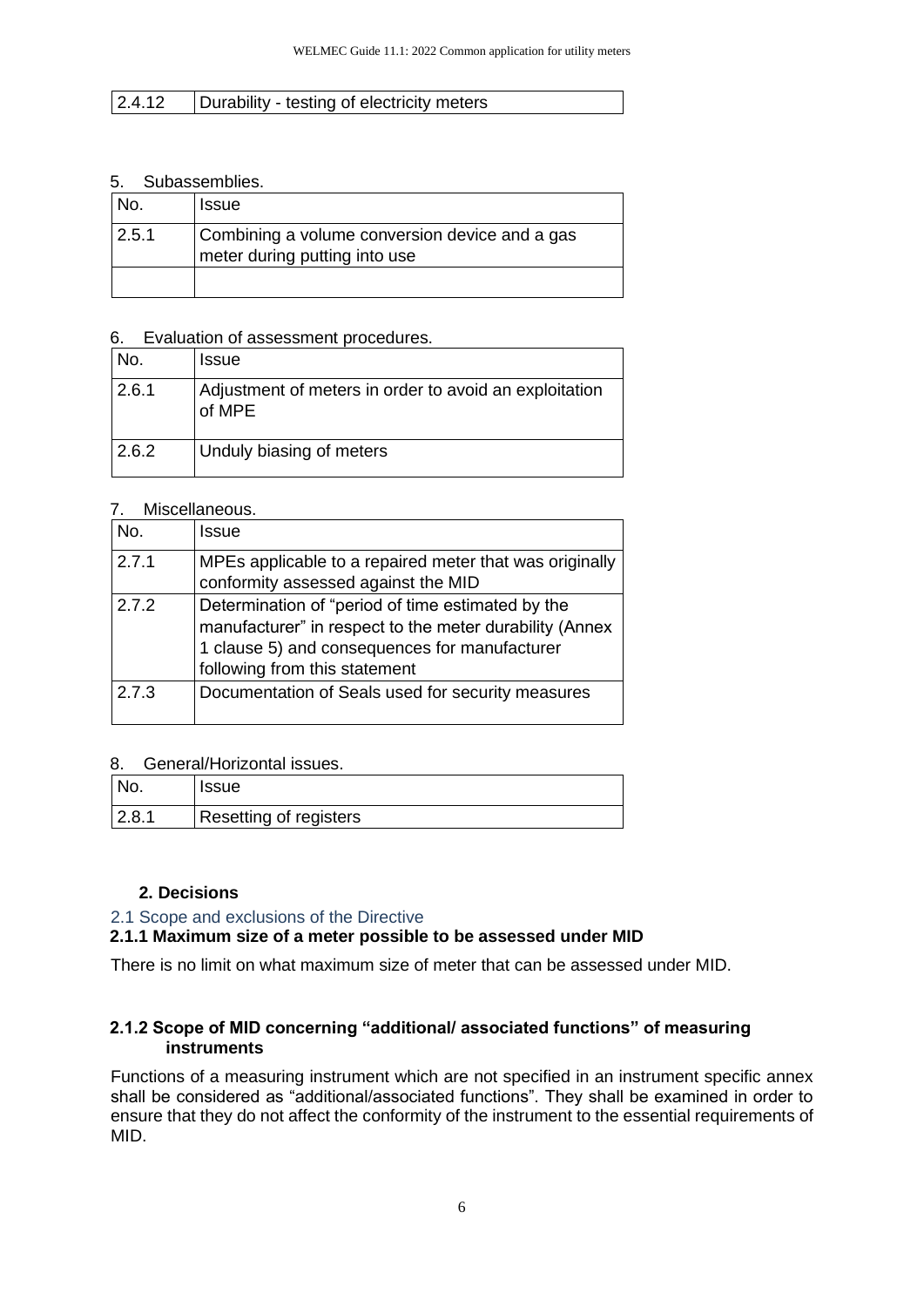The "additional/associated functions" including the concerned hardware and software respectively shall be examined with respect to the appropriate clauses of Annex I of MID, in particular the clauses 7.1, 7.6, 8.1, 10.2, and 10.5.

The EU type examination certificate or EU design examination certificate shall include a list of the "additional/associated functions" with a clear description of the functions and the additional information that these functions do not influence the metrological characteristics of the measuring instrument.

Note:

The guideline shall be applied to "additional/associated functions besides the measuring function" referred to as "additional/associated functions" in this guideline.

<span id="page-6-0"></span>2.2 Interpretation of the essential requirements in respect to utility meters **(Annex IV (MI002) and Annex V (MI003)).** 

#### **2.2.1 Acceptance criteria for accuracy measurements during market surveillance and conformity assessment**

In order to obtain reliable results, the traceability and the Best Measurement Capability (BMC) of the test equipment used during market surveillance and conformity assessments shall be known. The Best Measurement Capability is the uncertainty (*k*=2) of the measurand without the uncertainty contribution of the instrument under test.

#### **Market surveillance**

It is recommended that the

 $BMC < 1/3$  MPE.

Meters (or sub-assemblies) can be declared to be non-conforming if at any point of the operating range of the instrument, the average ē (average of repetitions for one measuring value) of the observed errors exceeds the sum of MPE and *U*

*ē* > MPE + *U* in which U is the uncertainty (*k*=2) of the measurement result.

If nothing else is stated in harmonised standards or normative documents, the following applies:

#### **Conformity assessment according module B or module H1**

**For test equipment,** it is recommended that the

 $BMC < 1/5$  MPE.

The observed errors e during a meter test meets the requirements if, for all repetitions the equation: e < MPE is fulfilled.

#### **Conformity assessment according to module D and module F For test equipment,** it is recommended that the

BMC < 1/3 MPE.

The observed errors e during a meter test meets the requirements of the equation: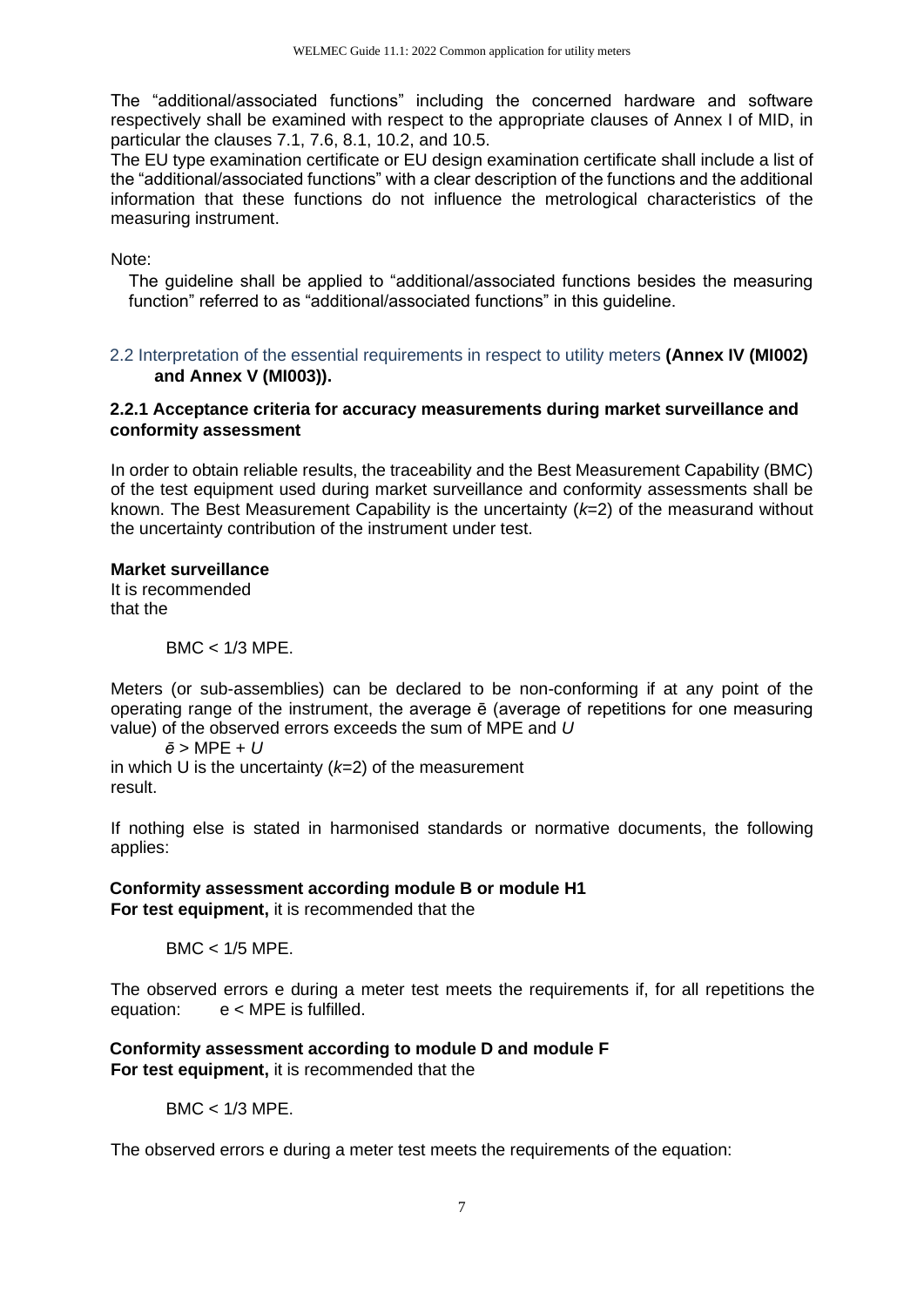#### e < MPE is fulfilled.

Note on the evaluation of test results:

The minimum measuring time or the minimum number of pulses taken into account during an accuracy test of a meter shall be specified by the manufacturer.

The results of repeatability tests in respect to Annex 1 clause 3 of MID shall be inside the MPE.

**2.2.2 Explanation regarding MID, Annex I, Introduction, concerning the term "suppliers"** In Annex 1 the term supplier is used in the definition of 'utility'. In this context, the term Supplier means an entity which supplies electricity, gas, heat, or water to the end users. Where electricity, gas, heat, or water is resold, the reseller takes on the responsibility of the supplier.

#### **2.2.3 Indication of results**

**Related to:** annex 1, clause 10.5, indication of result

10.5. *Whether or not a measuring instrument intended for utility measurement purposes can be remotely read it shall, in any case, be fitted with a metrological controlled display accessible*  without tools to the consumer. The reading of this display is the measurement result that serves *as the basis for the price to pay.* 

The measurement results that serve as the basis for the price to pay may be:

A) the values of different registers, which are activated by remote control, a clock or other means *(for instance a threshold of the current, a temperature threshold or a flow rate).* Each register represents the total quantity, connected to one rate in the billing process.

B) memorized values, which represent the increase of the measured quantity during subsequent, fixed time intervals *(like 1/4 hour, 1 hour).* The values may be processed during the billing process in order to connect rates to one or a number of those values (*maximum demand in a billing period, weekend rates, etc.*).

If a meter is designed to count the quantities defined in MI 002 to MI 003 in different registers (a) the meter shall be able to display the total quantities of each register on the display by means of the user interface (see WELMEC guide 7.2, for instance, buttons on the instrument) as well as the currently active rate register. It is possible to show the results on different displays, periodically or on request via the user interface.

If a meter is designed to count the quantities consumed in time intervals (b) the display shall show the results on request via a user interface (see WELMEC guide 7.2, for instance, buttons on the instrument). In addition to the value itself, the corresponding date and time shall be identifiable. The memorized values shall be available over a reasonable period of time in order to check the bill.

#### **Reasons**:

- 1. The price to pay for a measured quantity may depend mainly on the rates (price/quantity).
- 2. In order to control the consumption behavior individually the end-user needs the information, as to which rate is currently active.
- 3. If only the total quantity supplied is displayed on a legally controlled display, then the distribution of the quantities in different rate registers will not be obtainable for checking.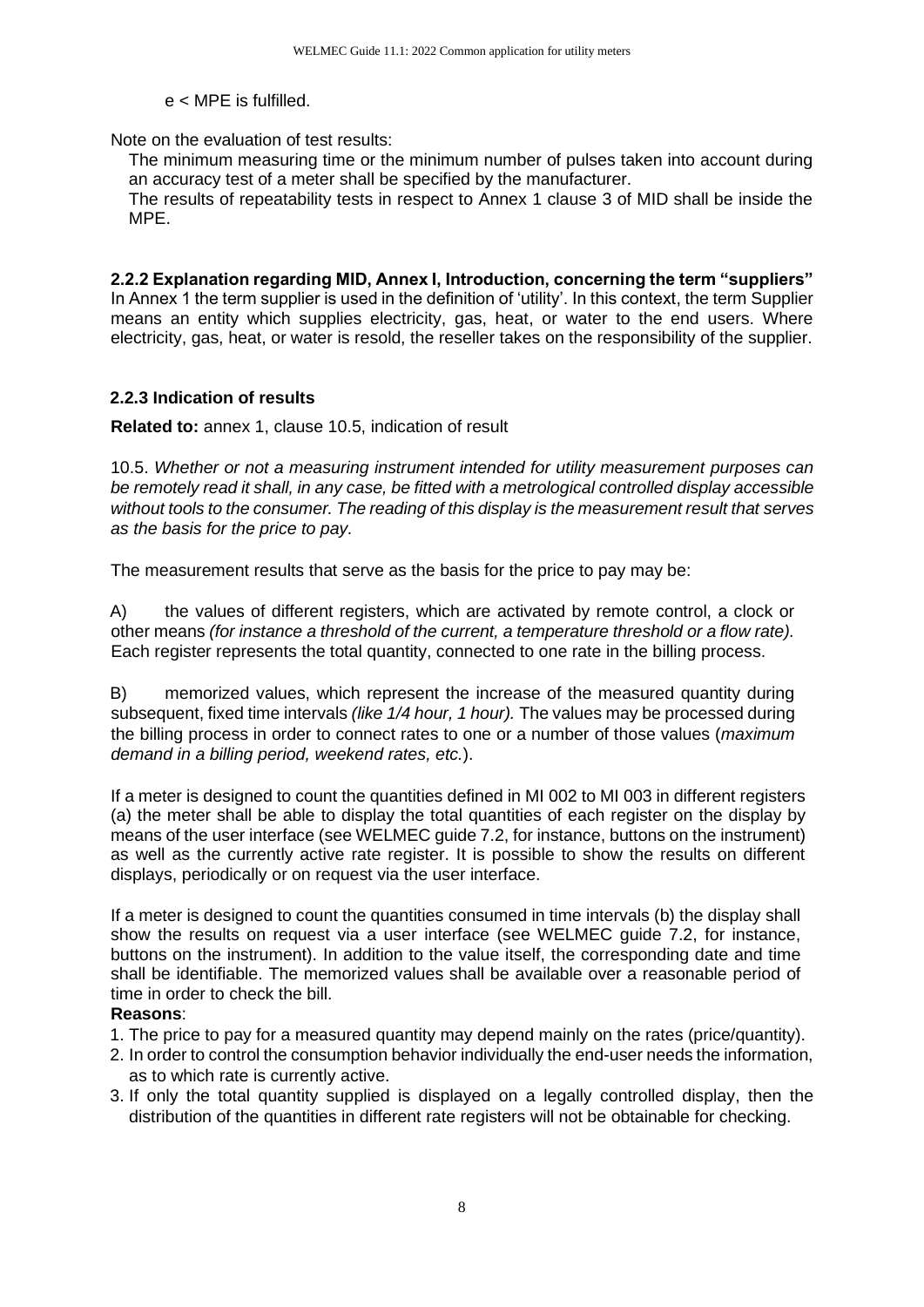#### **2.2.4 Indication of low flows/currents**

#### **Related to:** annex 1, clause 7, suitability

*7.2. A measuring instrument shall be suitable for its intended use taking account of the practical working conditions and shall not require unreasonable demands of the user in order to obtain a correct measurement result.* 

#### **Registration outside the measuring range**.

A meter shall allow checking whether there is registration also outside the measuring range or not.

It is up to the manufacturer to declare how this functionality is implemented.

An acceptable solution is for the meter to display a special sign. In the case where the display is switched off (for saving energy) this sign may also be switched off.

A further acceptable solution for checking the registration outside the measuring range is that the design includes a sufficiently low value of the last digit of the display, or a special test mode.

#### **Backflows in networks**

In order to fulfill the requirements of Annex I, clause 7.2, for static gas meters the following shall apply:

Under circumstances where there is a large contained volume behind the meter (trapped installation volume) and there is a sudden and significant variation of the pressure at the gas meter, then the inherent low resistance to flow may give rise to small negative gas quantities followed by positive gas quantities (as soon as the pressure has stabilized).

The registers should accommodate a temporary reduction and restoration of the recorded gas quantities, without changes to the index as viewed by the consumer.

This may be achieved by maintaining an internal register that records positive and negative temporary gas quantities, which may

- be either discarded or
- added to the forward register/index when either a suitable time or level of gas quantity has been exceeded.

In order to do the examination, the test "Registration of volumes due to flow oscillations" as listed in prEN 17526, has to be performed. From the point of view of WELMEC, this guideline is applicable to static meters, with a maximum flow rate not exceeding 40 m3/h

#### **2.2.5 Influence of frequency disturbances (2-150 kHz) EN 61000-4-19**

**Related to:** Annex 1, clause 1. Allowable Errors

- 1.3.4. Other influence quantities to be considered, where appropriate, are:
	- Voltage variation,
	- Mains frequency variation,
	- Power frequency magnetic fields,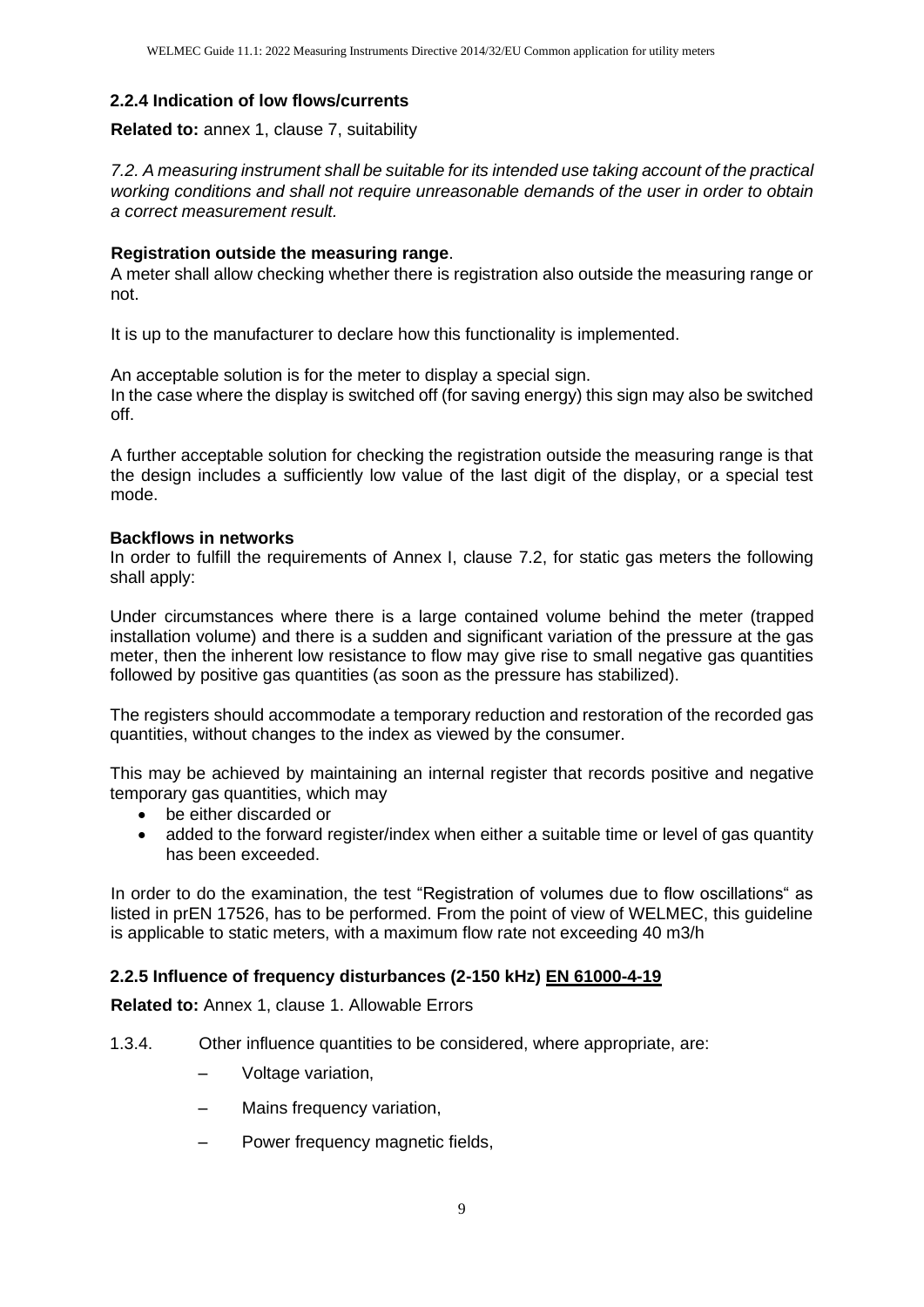– Any other quantity likely to influence in a significant way the accuracy of the instrument.

The accuracy of an electricity meter may be considerably affected by low-frequency disturbances in a frequency range up to 150 kHz generated by some electrical equipment, such as an electric energy inverter.

In order to fulfill the requirements of the MID, the manufacturers shall state during the conformity assessment which measures/procedures they have taken into consideration and shall provide the results to the notified body.

This procedure shall be applied until the relevant harmonized standards or normative documents have been updated.

OIML D11 references EN 61000-4-19 standard in order to overcome the problem, that the normative documents and the harmonized standards do not include tests to ensure that meters work properly also in the case of the presence of distortions in that frequency range. This applies to OIML R46 and EN 50470.

The test has to be applied for current only.

This is considered an intermediate solution until there is a new improved version of the EN 50470.

#### <span id="page-9-0"></span>2.3 Interpretation of the special requirements on Annex IV (MI 002)

#### **2.3.1 Calculation of compressibility factor in a volume conversion device**

**Related to:** annex IV (MI 002), Part II, conversion Devices

A conversion device may use a calculation method for the determination of the compressibility factor which is not described in the harmonized standards or normative documents. In this case, the manufacturer has to demonstrate the conformity with the requirements of MID to the notified body. The manufacturer specifies the rated operation conditions and how the instrument fulfills the requirements for MPE considering the pressure and temperature sensors used. The rated operation conditions have to be specified for pressure, temperature, and gas properties or gas composition respectively.

If the range of application is within EN ISO 12213, the reference value for the conformity assessment shall be determined in accordance with this standard.

#### **Reason:**

The MID allows using of technical solutions which are not described in any harmonized standard or normative document. The manufacturer is responsible for a correct technical solution and for the demonstration of conformity with the requirements of the MID.

#### **2.3.2 Clarification regarding the provision of an emergency power supply device**

**Related to:** annex IV (MI 002), Part I, gas meters, Part II, conversion devices

#### Annex IV (MI-002, Part I, Item 5.1

*A gas meter powered from the mains (AC or DC) shall be provided with an emergency power supply device or other means to ensure, during a failure of the principal power source, that all measuring functions are safeguarded*.

A gas meter powered from the mains (AC or DC) shall be provided with an emergency power supply device. If an emergency power supply is not an integral part of the device to safeguard the measuring functions as required by MID, the manufacturer shall define: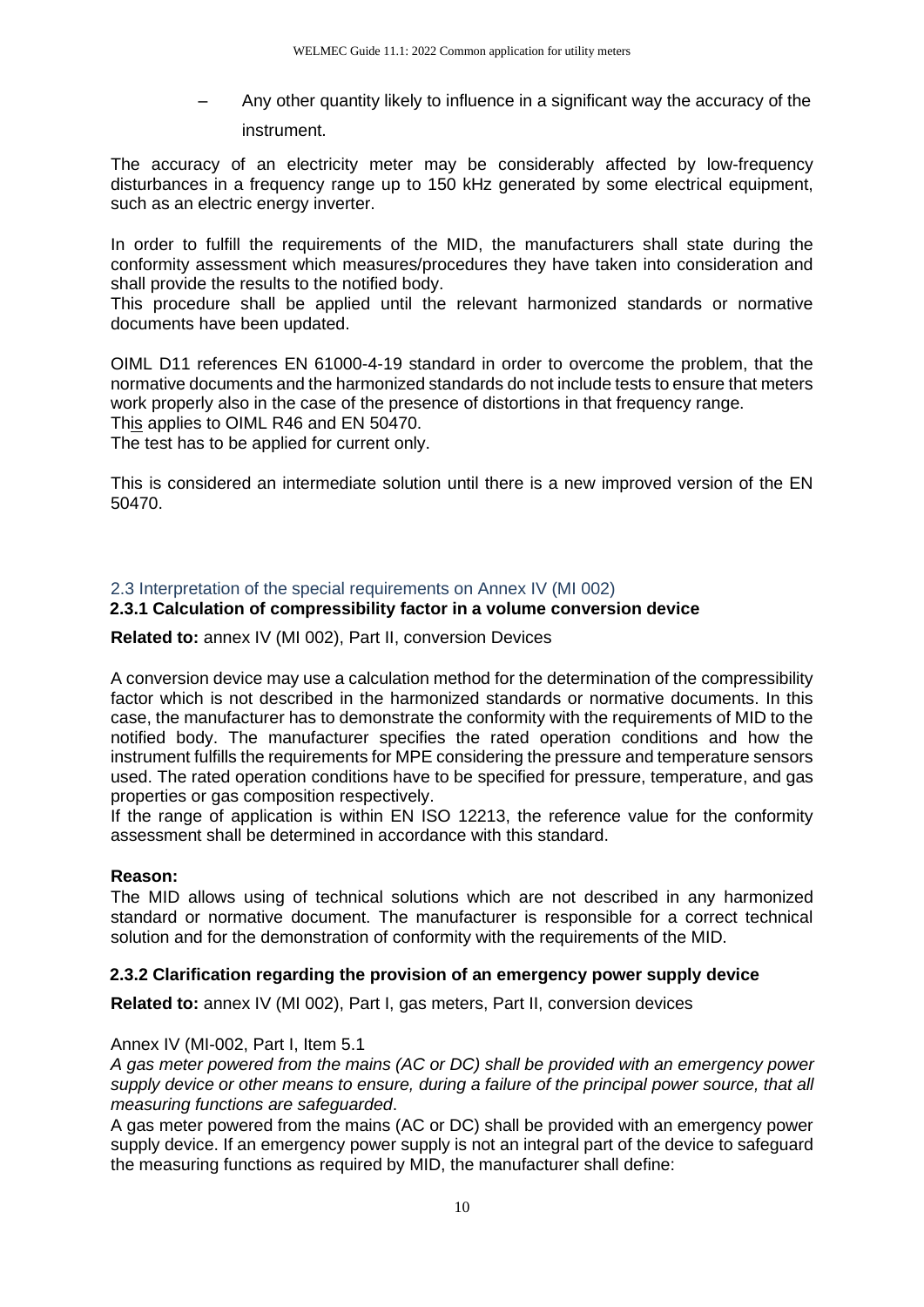- the class of power supply which is necessary for the gas meter according to the EN 60654- 2:1997,
- the manufacturer shall also define the conditions of switching from main to an emergency power supply according to EN 60654-2:1997.

The conformity assessment shall cover the appropriate test which shows that the functionality of the device is safeguarded within the conditions of power supply defined by the manufacturer.

The body which is responsible for putting the meter into use is responsible for the suitability of the power supply according to the declarations provided by the manufacturer, for the suitability in respect of the place of installation, and in respect to a sufficient time of usability.

The conditions which shall be fulfilled by the emergency power supply shall be defined in the type or design examination certificate.

The guideline is also applicable to conversion devices powered from the mains (AC or DC).

#### **2.3.3 Indication of battery lifetime**

#### **Related to:** MI-002, clause 5.2.

"A dedicated power source shall have a lifetime of at least five years. After 90% of its life an appropriate warning shall be shown".

MI-002, Clause 5.2 has to be met by showing a warning at 90% of the lifetime of the battery at the display or a separate sign on the meter. Additional warnings may be implemented also audible warnings.

A warning is considered appropriate in case of a visible warning like a message on the display or a warning indication. In addition, an electronic interface may provide a warning to the grid operator. A hidden, "silent" warning (via the electronic interface) to the grid operator only is not a sufficient solution."

#### **2.3.4 Index resolution for testing and internal resolution of electronic gas meters**

**Related to:** MI-002 paragraph 5.5:

*"The gas meter shall have a test element, which shall enable tests to be carried out in a reasonable time."*

And Annex I, paragraph 7.6:

*"A measuring instrument shall be designed so as to allow the control of measuring tasks after the instrument has been placed on the market and put into use. If necessary, special equipment or software for this control shall be part of the instrument."*

In order to fulfill the requirements of Annex I, paragraph 7.6 and MI-002 paragraph 5.5, for gas meters the following shall apply:

For test purposes, the increment of the test element or pulse shall occur at least every 60 seconds at  $Q_{min}$  (see OIML R137-1 paragraph 6.4.5). This resolution is achieved without any special equipment or software and may be activated in a test mode, in which case it shall be described in the operation manual.

In case there is no specific test element available the least significant digit of the indicating device is considered as the test element.

Furthermore, if a meter is constructed in such a way that the signal of the measuring part is produced in discrete steps this internal resolution shall be equivalent to or more accurate than the increment of the test element.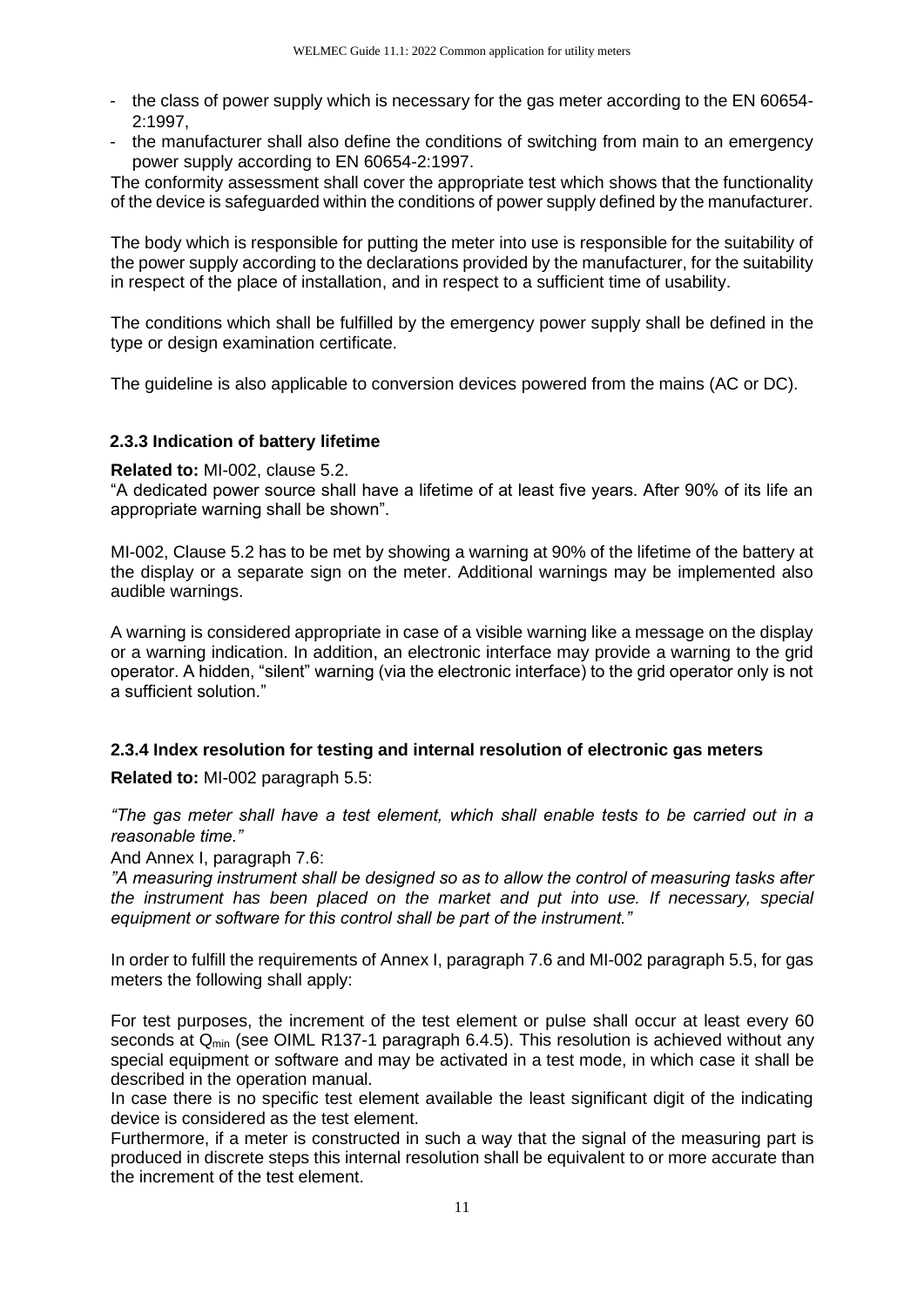Note 1:

The test element can be a continuously moving drum bearing a scale, where each subdivision on the drum is regarded as an increment of the test element.

Note 2:

As an example, a G4 diaphragm gas meter with an electronic index, with a minimum flow rate of 40 dm<sup>3</sup>/h needs to have a test element of at least  $40/60 = 0$ , 67 dm<sup>3</sup>. Also, the resolution of the transfer of the rotation of the measuring part into electronic pulses needs to be at least  $0,67$  dm $3$ /pulse.

#### **2.3.5 Testing of gas meters with Qmin during temperature tests**

**Related to:** Annex I clause 1.1:

*"1.1. Under rated operating conditions and in the absence of a disturbance, the error of measurement shall not exceed the maximum permissible error (MPE) value as laid down in the appropriate instrument-specific requirements".* 

A gas meter shall be tested during conformity assessment in the whole flow rate range in order to show conformity with the requirements of MID. This concerns also the  $Q_{min}$  test point at the maximum and minimum rated gas temperature specified by the manufacturer in accordance to MID MI 002 clause 1.2.

These tests shall be carried out in addition to the tests required by the relevant harmonized standards if not foreseen already.

#### **2.3.6 Connection of gas quality sensors like GC's with EVCD**

In case a gas chromatograph is connected as a live sensor to an EVCD, the GC influences the measuring result (base volume) of the EVCD and should therefore be a part of the Conformity Assessment Procedure.

For the gas chromatograph, the modular evaluation can be utilized provided that the gas chromatograph meets the requirements as laid down in harmonized standards or normative documents, such as OIML R140.

The gas chromatograph can be connected as a sensor to the EVCD provided that the following conditions are fulfilled:

- The gas chromatograph has an Evaluation Certificate or Parts Certificate from a Test Institute that can act as a Notified Body under Annex B of the MID for MI-002.
- The EVCD is equipped with checking facilities able to detect if the gas chromatograph or the communication with the gas chromatograph is disturbed. In this case, default values shall be activated and the EVCD shall count the volume in the register for disturbed volumes.
- The EVCD needs to have an event logger to allow a check of the occurrence of metrological important events like errors or breaking of limits.
- All gas quality values used shall be measured or shall be negligible. A mixture of measured values and fixed values is not acceptable.

The gas chromatograph needs to have an event logger to log changes to the relevant parameters.

#### **2.3.7 Emergency device for rotary piston gas meters**

Related to Annex I, articles 6 and 7.1: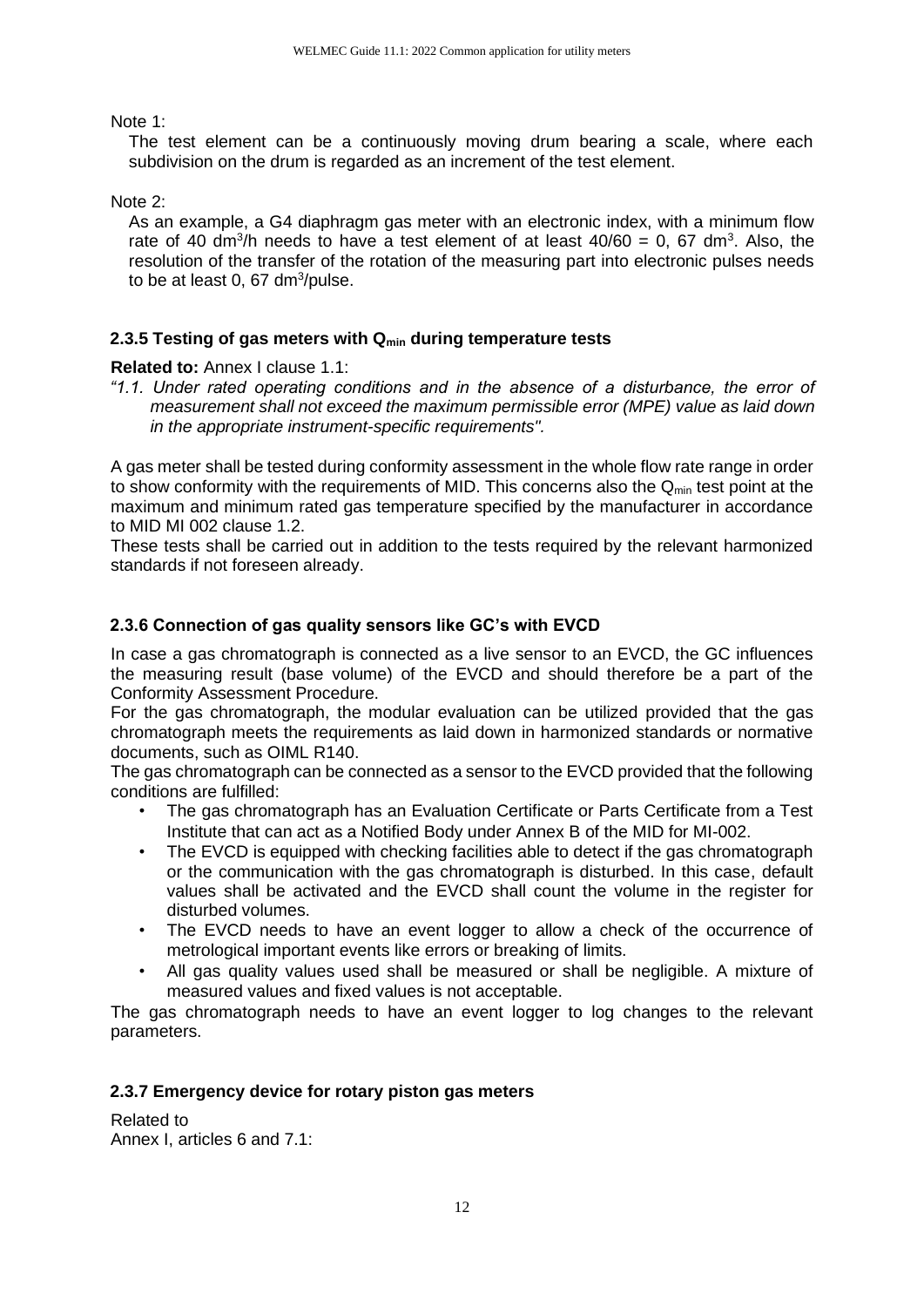*"A measuring instrument shall be designed to reduce as far as possible the effect of a defect that would lead to an inaccurate measurement result unless the presence of such a defect is obvious."* 

*"A measuring instrument shall have no feature likely to facilitate fraudulent use, whereas possibilities for unintentional misuse shall be minimal."* 

Some designs of rotary gas meters have an internal bypass as additional functionality, to guarantee the gas supply in case of an emergency when the rotors are jammed.

This bypass is automatically activated when the rotors in the meters are damaged such that movement is not possible.

If the meter stops working, the emergency device will open to allow gas to flow through it. This is comparable with what happens with e.g., a defective turbine meter or an ultrasonic gas meter, where also gas flows through the meter in case the meter is defective. The emergency device gives a guarantee for the end-user that gas is still available in case the meter is damaged.

The emergency device cannot be activated by the user, but only when there is too high a pressure drop which can occur when the meter is damaged. Activation of the emergency device is clearly indicated by the gas meter (audible or visible). A reset of the indication of the emergency device is only possible after breaking a metrological seal.

The emergency device shall not be activated under normal conditions of use, with a pressure loss of at least twice the normal pressure loss at  $Q_{\text{max}}$ .

It is recommended that the device has an electrical output contact for recording function.

Where fitted, the internal emergency device shall be included in the complete conformity assessment procedure and is examined in combination with the meter. There shall be no influence to the meter's accuracy in any inadmissible way during the meter's declared lifetime. The emergency device shall be described in the TEC, including the pressure difference at which the bypass is activated.

If an EVCD is connected to the gas meter, logging of the event is recommended in case the emergency device is activated (as described in the OIML R 140 chapter 7.2.3).

Background: This functionality is especially intended for those applications where only a rotary gas meter is suitable, and a continuous gas supply is essential.

#### **2.3.8 Testing of mechanical gas meter and content of TEC or DEC in respect to lubrication oil**

Related to Annex 1, articles 9.3 (d) and (e):

"*The instrument shall be accompanied by information on its operation unless the simplicity of the measuring instrument makes this unnecessary. Information shall be easily understandable and shall include where relevant:* 

*....* 

*(d) instructions for installation, maintenance, repairs, and permissible adjustments; (e) instructions for correct operation and any special conditions of use;* 

*…."* 

For turbine and rotary gas meters all metrological tests shall be performed with the complete meter including oil if the oil is needed during the normal application.

The manufacturer shall declare which kind of oil(s) is necessary.

The type of oil(s) used shall be specified in the technical documentation provided by the manufacturer, especially its viscosity behaviour over its temperature range shall be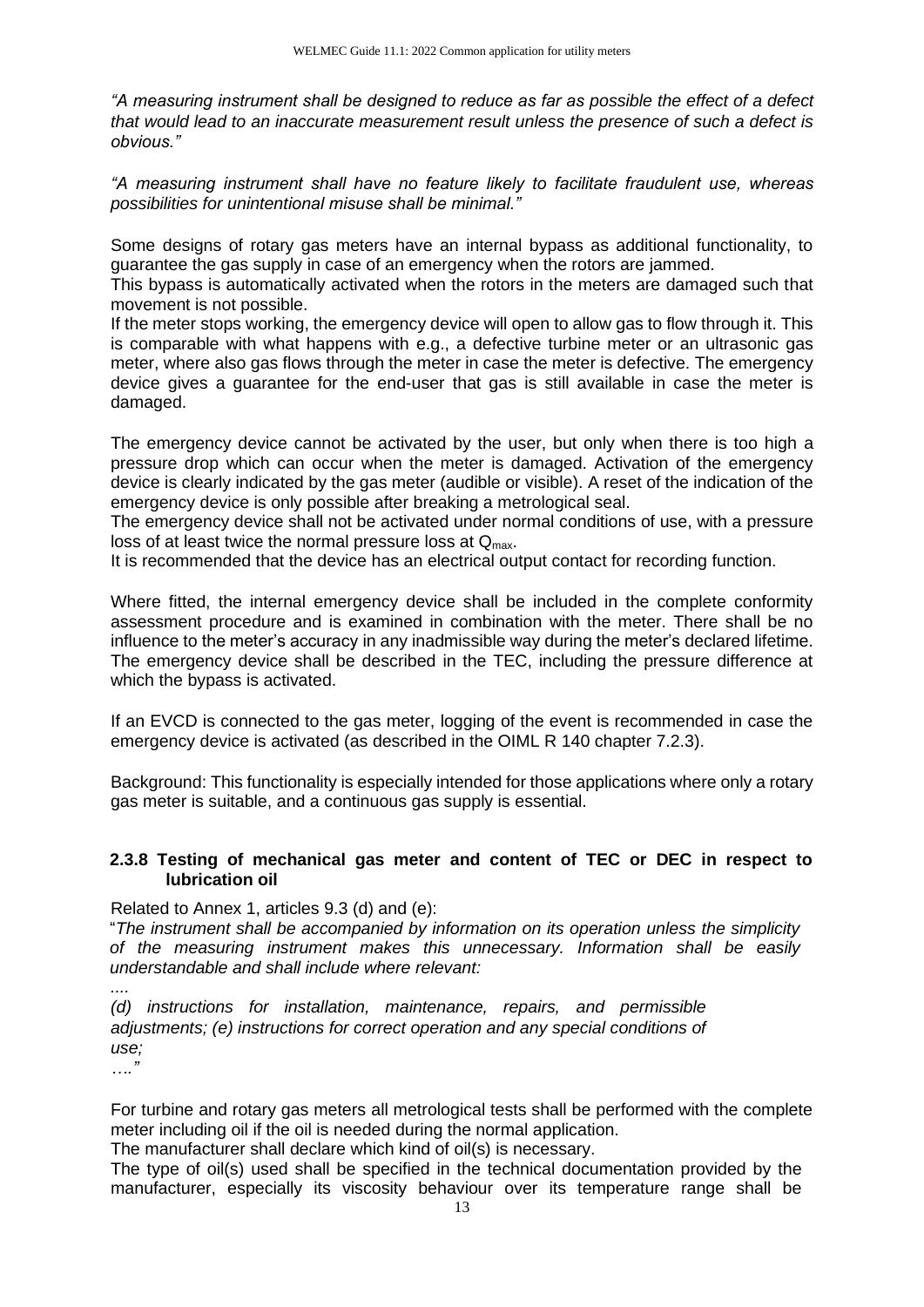described. In case different types of oil are specified (for instance for different rated operating conditions), temperature testing needs to be carried out for every type of oil(s). The TEC or DEC shall include a section covering the oil(s) specification.

Background:

The metrological characteristics of turbine and rotary gas meters will be affected by the oil used for lubrication. Especially at low temperatures, the effect of the oil can be severe because of the changed viscosity of the oil.

#### **2.3.9 Internal update of gas composition in case of thermal gas meters**

#### Related to Annex I, 7.2:

*"A measuring instrument shall be suitable for its intended use taking account of the practical working conditions and shall not require unreasonable demands of the user in order to obtain a correct measurement result."*

Thermal gas meters shall be constructed such that corrections for deviations in the gas composition are checked and updated at least once per 8 hours (3 times a day). In the TEC the refreshment rate shall be mentioned in order to check the suitability for the application.

Background:

Depending on the design of a thermal gas meter and in order to guarantee a sufficient lifetime of the battery internal measurements for the gas composition may be carried out by the meter only periodically.

#### **2.3.10 Testing of gas meters with respect to mechanical class M1, M2**

Related to: Annex 1 article 1.4.1.

"*Basic rules for testing and the determination of errors* 

*Essential requirements specified in points 1.1 and 1.2 shall be verified for each relevant influence quantity. Unless otherwise specified in the appropriate instrument-specific annex, these essential requirements apply when each influence quantity is applied and its effect evaluated separately, all other influence quantities being kept relatively constant at their reference value.* 

*Metrological tests shall be carried out during or after the application of the influence quantity, whichever condition corresponds to the normal operational status of the instrument when that influence quantity is likely to occur."* 

Annex 1 requires the testing of meters with respect to environmental classes. For mechanical class M1 no severe influences are to expect during the application. But the mechanical testing shall show that the meter works still correctly after influences typical during transportation.

In the case of M2 the meter shall work in an environment where severe vibration and shocks may occur. Under these conditions, a meter needs to show that there is no change in the meter deviation during the application of mechanical disturbances.

The severity level for testing vibrations and shocks given in OIML R137 is sufficient for mechanical class M2 but the test method does not investigate the meter behaviour during the application of the vibration and shocks.

The relevant harmonized standards usually do not investigate the meter behaviour during the application of mechanical disturbances. Hence the harmonized standards and OIML R137 allow a specification of class M1 by the manufacturer.

Remark: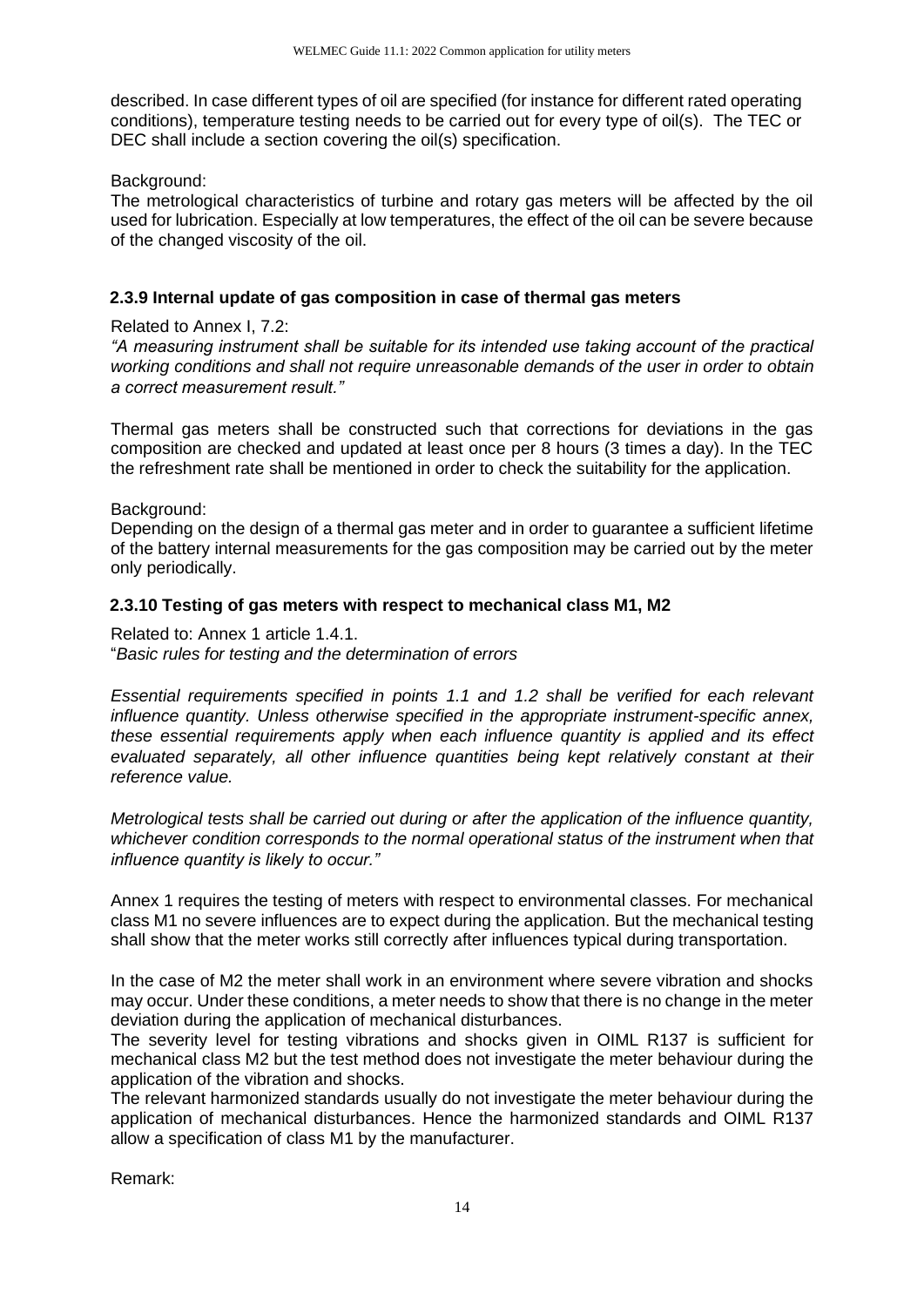For a mechanical class M2 the mechanical safety of the meter has to be considered by the manufacturer in addition and this should be described in the meter manual.

#### <span id="page-14-0"></span>2.4 Interpretation of the special requirements on MI 003

#### **2.4.1 Clarification regarding Annex I, Item 1.1, with respect to the matter that nothing else is stated concerning expression of MPE**

Referring to point 1.1 Annex I of MID for electricity meters there is nothing stated in the instrument specific annex in respect to MPE. That means for electricity meters the MPE is expressed as a bilateral value of the deviation from the true measurement value.

#### **2.4.2 Explanation regarding Annex I, item 10.5, concerning the meaning of the term "tools"**

If a manufacturer applies for a construction which needs a tool to serve the display, this can be accepted if the tool is declared as a part of the instrument in the certificate and if it is ensured that the consumer has access to the tool (especially acceptable in case of meters which are used in light industry). For example, an optical sensor as a substitute for mechanical key. Necessary acceptable tool: torch.

#### **2.4.3 Treatment of meters with a voltage range**

If the manufacturer claims a range of  $U<sub>n</sub>$  (for instance: 58...240 V) requirements shall be assessed for upper and lower value of voltage (58 V, 240 V)

#### **2.4.4 Treatment of meters with more than one rated frequency**

If the manufacturer claims more than one rated frequency  $f<sub>n</sub>$  (for instance: 50 Hz and 60 Hz) requirements shall be assessed for both frequencies. 16 $\frac{2}{3}$  Hz meters shall be considered as not covered by MID. Harmonized standards are valid only for 50 Hz. The Notified Body can decide whether to apply it also for 60 Hz.

#### **2.4.5 Treatment of meters for usage under increased risk of over-voltage exposure**

The manufacturer shall specify whether the meter is intended also for increased risk of overvoltage exposure. The manufacturer shall in this case claim the amount of kV which his meter can withstand, and by which means he achieves the protection. After assessment of the claimed voltage strength the Notified Body puts an appropriate comment into the type or design examination certificate.

#### **2.4.6 Mandatory content of the Type Examination Certificate**

In any case the EC type examination certificate should contain also the following information:

- a) Additional /associated functions as described in the guidance 2.1.2
- b) The values concerning the effect of the influence quantities with respect to temperature, voltage and frequency
	- $\delta(T, I, \cos\varphi), \delta(U, I, \cos\varphi), \delta(f, I, \cos\varphi)$
	- or the sum of their square values: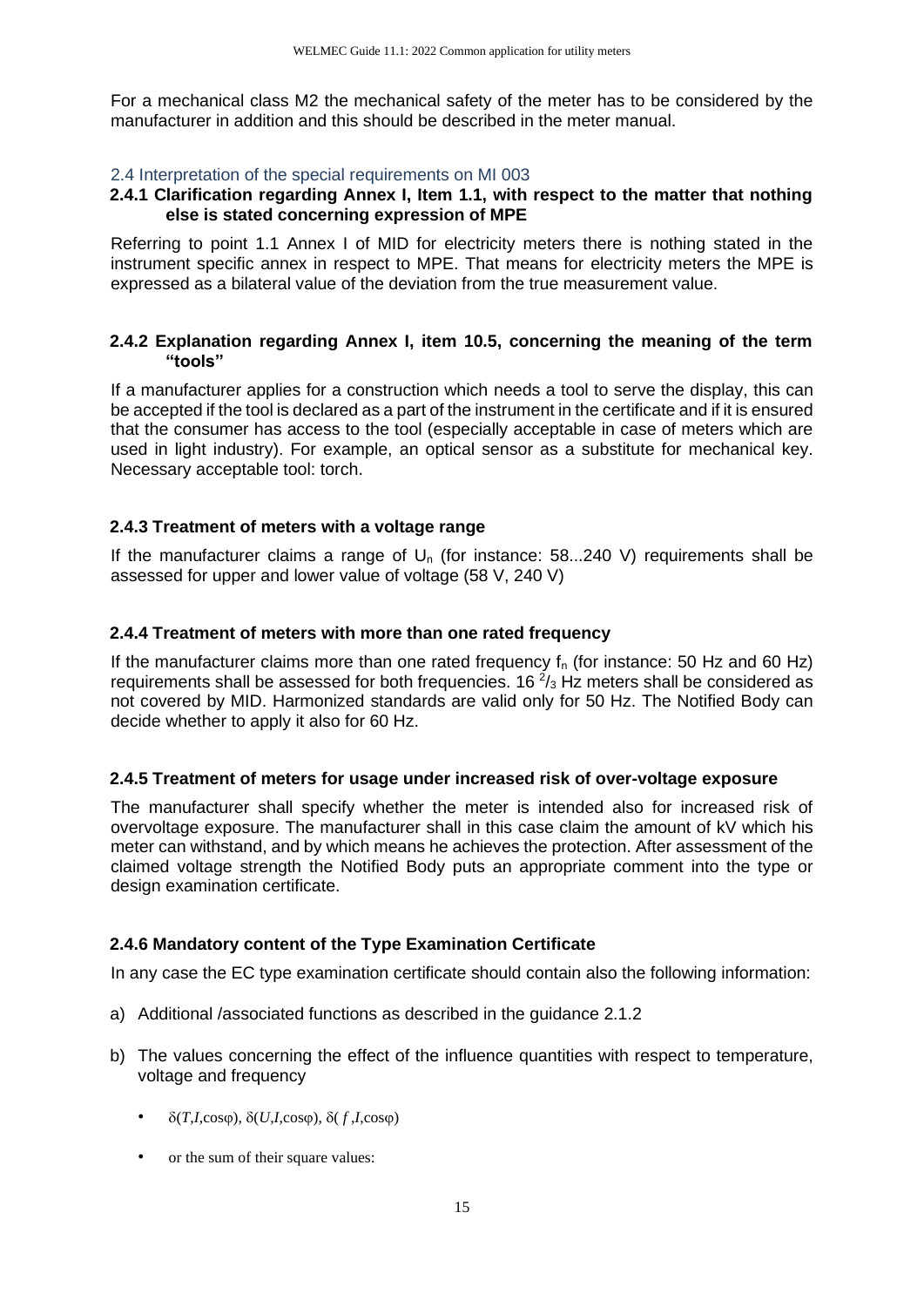• 
$$
\delta(T, U, f) = \sqrt{(\delta^2(T, I, \cos\varphi) + \delta^2 (U, I, \cos\varphi) + \delta^2 (f, I, \cos\varphi))}
$$

For the  $\delta$ -summands must be chosen:

The worst values<sup>1</sup> determined during the type examination by measurements with a specimen representative for the type.

The  $\delta$  values should also be controlled from time to time during the manufacturing process.

#### **Reason**:

During Assessment in respect to MID within

- the production stages "final product inspection and testing" (module D),
- within assessment regarding to module F, or
- within market surveillance tests it is necessary to determine the MPE with the completed square root formula given in MI 003:

$$
e_c = \sqrt{(e^2(I, cos\varphi) + \delta^2(T, I, cos\varphi) + \delta^2(U, I, cos\varphi) + \delta^2(f, I, cos\varphi))}
$$

- c) Conditions of particular usage (for instance usage of a poly phase meter as a single phase meter)
- d) Whether an individual instruction manual is mandatory and if yes what information inside the manual is needed.
- e) If a certificate does not include the values asked for in b) then notified body shall amend the certificate (see Annex B 5.2,  $2^{nd}$  paragraph).

#### **2.4.7 Tests to be performed as piece tests**

Within assessment regarding to Annex F it is necessary to perform tests not as type tests but piece tests. Those tests can be performed to every piece of a production or under certain circumstances by using statistical methods. Because the requirements given in MI-003 are type requirements it is not necessary to perform all related tests within the annex-Fassessment. Considering this within the annex-F-assessment it is sufficient to perform the following tests:

- 1. Visual check the sample regarding conformity with the type examination/design certificate
- 2. Test running with no load
- 3. Test Starting
- 4. Test relation between test output signal and displayed kWh-value, means: test of correctness of the (electronic) gear for the register
- 5. MPE determination:
	- a) Determination of the error due to current variation at a temperature between  $+5$  °C and +30 °C. Test at least at  $I_{min}$ ,  $I_{tr}$ , 10x $I_{tr}$ ,  $I_{max}$ .

Calculation the MPE by using the value from a) and the values for influences concerning variation of temperature, frequency and voltage taken from the certificate.

<sup>&</sup>lt;sup>1</sup> These values may be different for different meter sizes of a meter family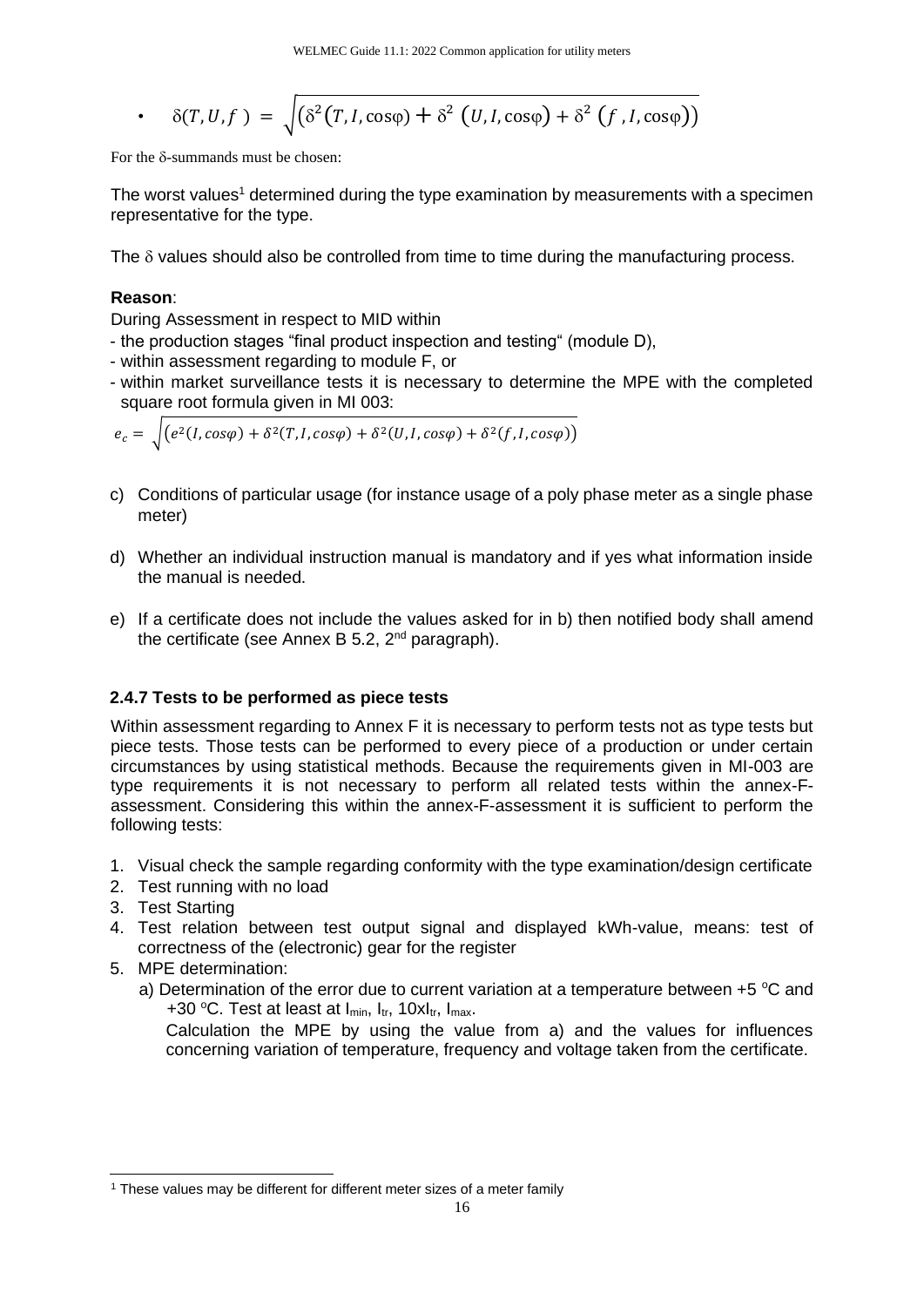#### **2.4.8 Performance Monitoring Devices (PMD)**

If PMDs are used for billing purposes which is under legal metrological control (refer to paragraphs 3, 4, 5 of MID preface), the PMDs shall comply with the requirements of the MID (Measuring Instrument Directive 2014/32/EU).

In this case the part of the PMDs which is covered by MID need to be conformity assessed and CE M marked.

#### **Reason:**

According to EN 61557-12, a PMD (Performance Monitoring Devices) is a combination of one or more devices of several functional modules dedicated for measuring and monitoring electrical parameters in energy distribution systems or electrical installations. It needs to be clarified how these meters should be treated in respect to MID.

#### **2.4.9 Applied phase sequence for electrical energy meters**

**Related to:** MI-003, Table 3, critical change values for disturbances of long duration, reversed phase sequence.

It shall be stated in the EC type-examination certificate or EC design-examination certificate whether the meter is sensitive to the applied phase sequence or not.

If the effect due to the reversed phase sequence is less than or equal to 1/3 of the percentage error limits as stated in table 4 of the EN 50470-2 or EN 50470-3 the meter is considered to be not sensitive to the applied phase sequence.

However, if the effect due to the reversed phase sequence is more than 1/3 of the percentage error limits as stated in table 4 of the EN 50470-2 or EN 50470-3, but within the requirements for reversed phase sequence as stated in table 9 of the EN 50470-2 or EN 50470-3, then the meter is considered to be sensitive. In that case, it shall also bear information of the conditions of use with respect to the phase sequence of the applied voltage and current, conform article 9.1 of the MID.

#### Background information:

Some poly phase electrical energy meters are sensitive to the phase sequence of the applied voltage and current. This concerns especially electromechanical electrical energy meters, but also some static electrical energy meters. According to table 3 of MI-003 the critical change value for meters of class A, B or C is 1,5%; 1,5% or 0,3% respectively, independent of the applied measuring principle.

In some countries, it happens that different areas use different phase sequences ('right rotating' or 'left rotating'). If the meter is verified at a certain phase sequence but installed in a situation where the opposite phase sequence is applied, it may happen that the meter doesn't fulfill the essential requirements of the MID anymore. By giving extra information, via a statement in the EC type examination whether the meter is sensitive to a certain phase sequence and via a specific pictogram on the nameplate if the meter can be installed only with a certain phase sequence, installers, verifiers, and market surveillance organizations can perform a better check on this item.

#### **2.4.10 Polyphase electrical energy meters applied for the measurement of both import**

#### **and export energy**

Exporting energy is a matter which is of legal interest whether it falls under a MID scope or not.

If the export energy is measured through a MID meter, then the following approach shall be done: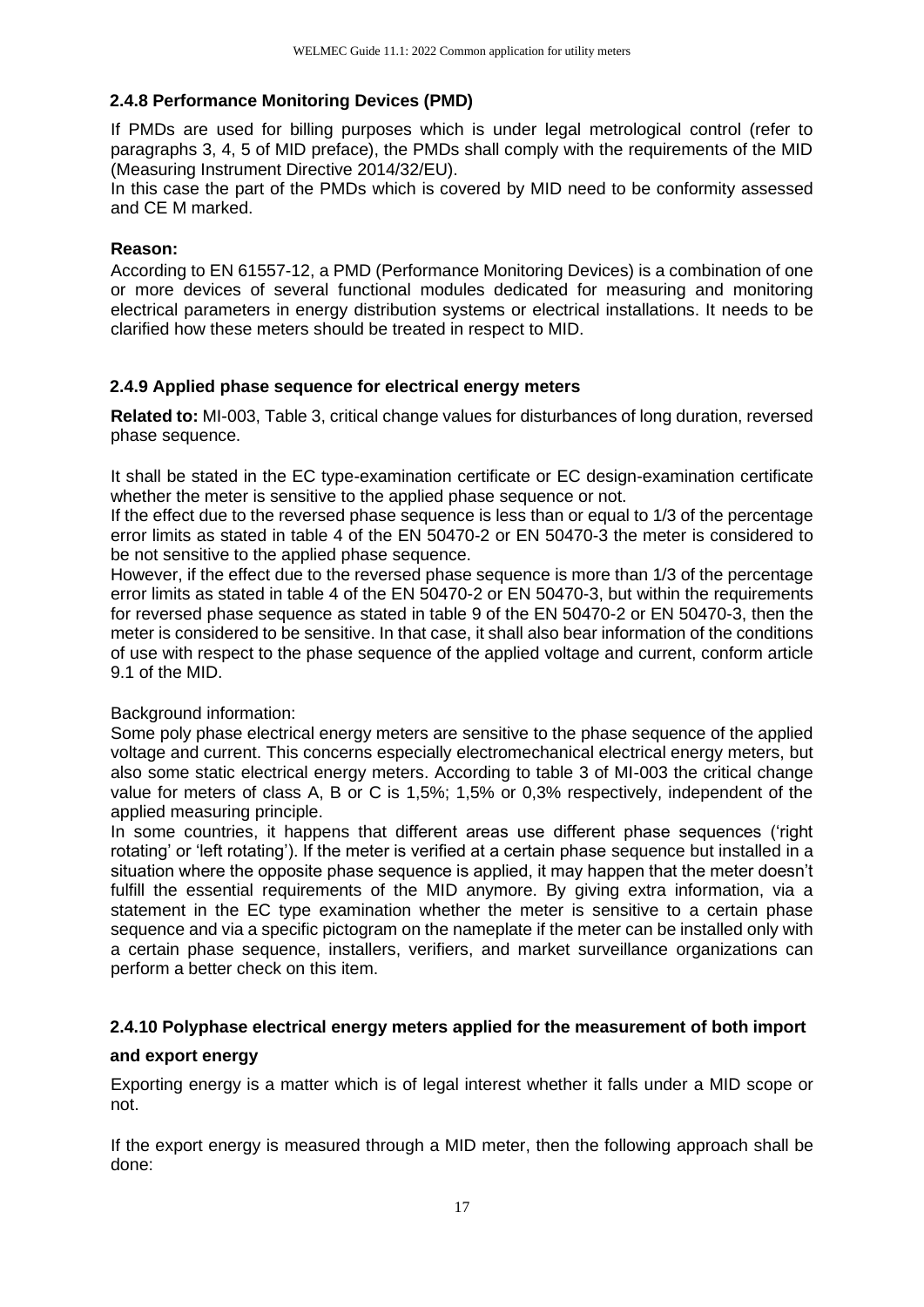Poly phase electrical energy meters are only suitable to be used with 1 or 2 phases loaded with import energy and the remaining phase(s) loaded with export energy if during the type examination it is determined explicitly that the essential requirements of the MID are fulfilled for imported energy under these conditions. The use of the poly phase electrical energy meter for import and export has to be stated in the EU type-examination Certificate or EU designexamination Certificate.

Furthermore, also the calculation and registration methods of import and export energy in the different phases and the presentation of the measured energy have to be clearly described.

#### Background information:

Electrical energy meters can be used for the measurement of import and export energy. During the type approval process it is checked whether the meter functions within the tolerances at balanced load and also at single phase load in the case of polyphase electrical energy meters. However, more and more poly phase meters are also used with 2 phases loaded with import energy and 1 phase loaded with export energy.

#### **2.4.11 Metering for charging of electric vehicles**

Where electric energy needs to be paid by a customer wholly or partly by reference to a measured quantity supplied, this supply shall be determined by an appropriate meter. An appropriate meter is defined as a meter being of a pattern or construction under legal control. As such, this would comprise meters which were conformity assessed with respect to MID Annex V (MI-003) and for which an EU type-examination Certificate or EU design-examination Certificate was issued.

#### **2.4.12 Durability - testing of electricity meters**

Related to annex I article 5, durability

For electricity meters, the standard EN 62059-32-1 (Durability - Testing of the stability of metrological characteristics by applying elevated temperature) give a presumption of conformity.

This test applies to electronically and mechanically meters as well.

#### <span id="page-17-0"></span>2.5 Subassemblies.

#### **2.5.1 Combining a volume conversion device and a gas meter during putting into use**

- 1. The national legislation has to provide regulations concerning the responsibility for a correct combination of a volume conversion device and a gas meter during putting into use. This includes the responsibilities concerning the correct programming of parameters such as pulse factors, relative density, calorific value, and gas composition in the conversion device. But inside the documentation of a meter and conversion device all information shall be easily available to set up the combination correctly. The notified body has to ensure that during the assessment the documentation is complete and comprehensive.
- 2. Before CE-marking the manufacturer has to set the parameters in such a way, that the conversion device works with default parameters.
- 3. The EU type examination certificate or the documentation referred to in the certificate which accompanies an instrument shall specify (in detail) information necessary to ensure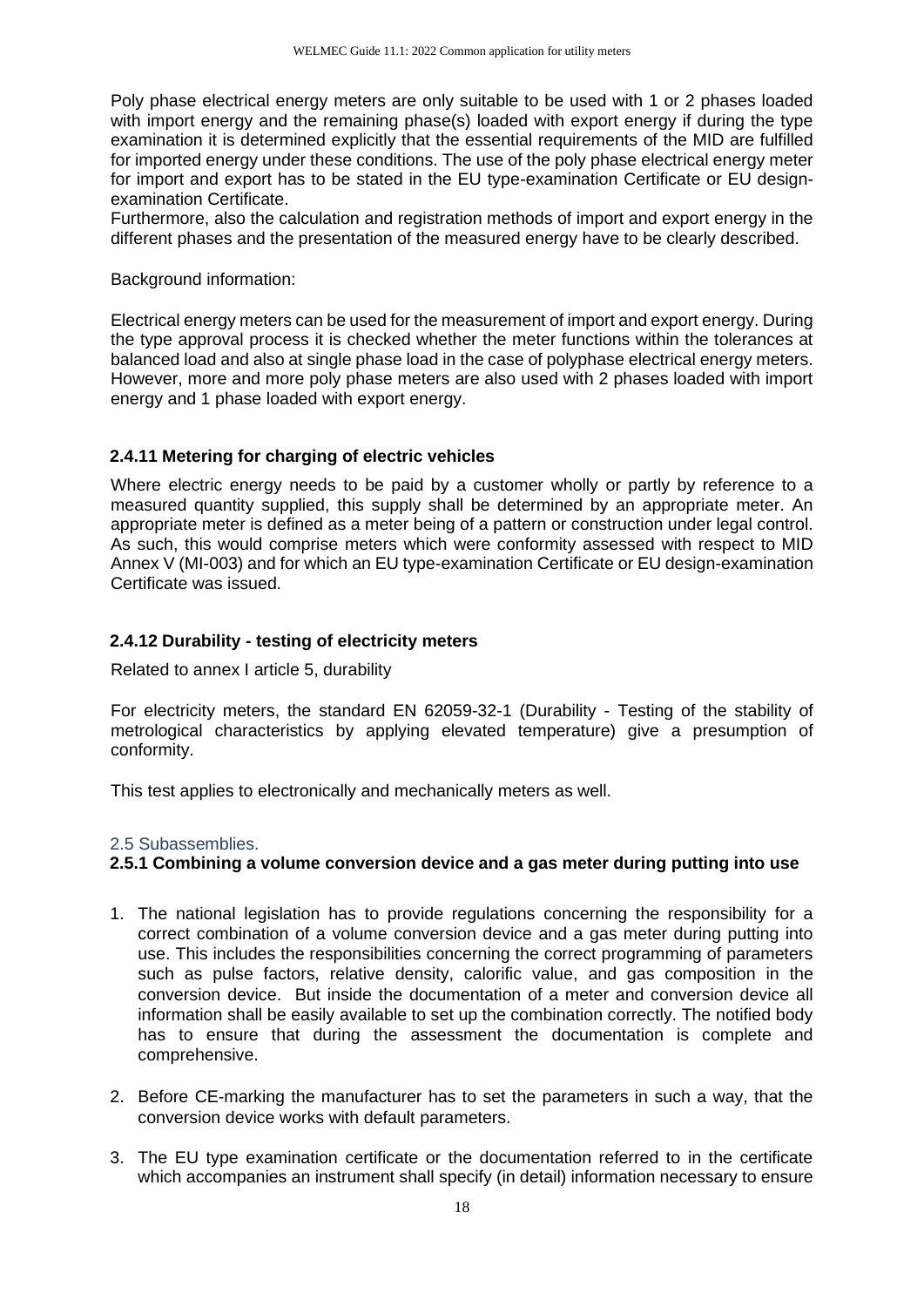the correct functioning of the combined meter + conversion device when built together and installed according to this information.

4. As regards the sealing of the connection of the subassemblies this shall be determined either by the distributor or by the person legally designated for installing the meter, duly in conformity with the requirement 10c of Annex MI-002.

#### **Reason:**

According to article 5 of MID the gas meter and the conversion device can have separate EU type examination certificates.

According to article 10 clause 5, the manufacturer has to indicate all conditions necessary to combine subassemblies correctly.

The member states shall ensure that the distributor or the legally designated person cares about the correct combination of meter and conversion device (part III of the specific annexes of MID).

#### <span id="page-18-0"></span>2.6 Evaluation of assessment procedures.

#### **2.6.1 Adjustment of meters in order to avoid exploitation of MPE**

#### **Related to:**

annex IV (MI 002), Part I gas meters, Part II conversion devices annex V (MI 003), electricity meters

Annexes IV and V include a requirement which restricts the MPE additionally in order to avoid an unduly biasing of meters during the production.

*The meter shall not exploit the MPEs or systematically favour any party* 

This requirement (further called: Adjustment rule AR) shall be applied during the production step, where the adjustment of a meter takes place, or during the final tests of the meter. It is not to apply during all other tests, listed in Annex 1.

The manufacturer is responsible for the correct adjustment and shall establish appropriate measures in his quality system or implement other means during production.

The adjustment shall lead to meter error curves that are as close as possible near to zero, taking into account the technical opportunities of a meter/ or sub-assembly design.

The quality system of the manufacturer (Module D, H1) shall refer to one of the following options and describe how a duly adjustment is implemented. If a manufacturer chooses module (F) he shall inform the responsible notified body about the applied methods.

In order to allow a check of the correct application of the AR by the Notified Body, the manufacturer shall file the results of the relevant tests over an appropriate time.

Criteria with respect to the instrument specific annexes

#### **A Same Sign Method**

The meter errors above  $Q_t$  or a certain measurand (test point) shall be restricted if all errors have the same sign.

#### MI-002 Part I gas meters:

If above  $Q_t$  all errors have the same sign, then none of the errors above  $Q_t$  shall exceed the following MPE

| class 1:   | $0.5 \%$ |                                                  |
|------------|----------|--------------------------------------------------|
| class 1,5: | 1 %      | gas meter in accordance to clause 2.1. of MI-002 |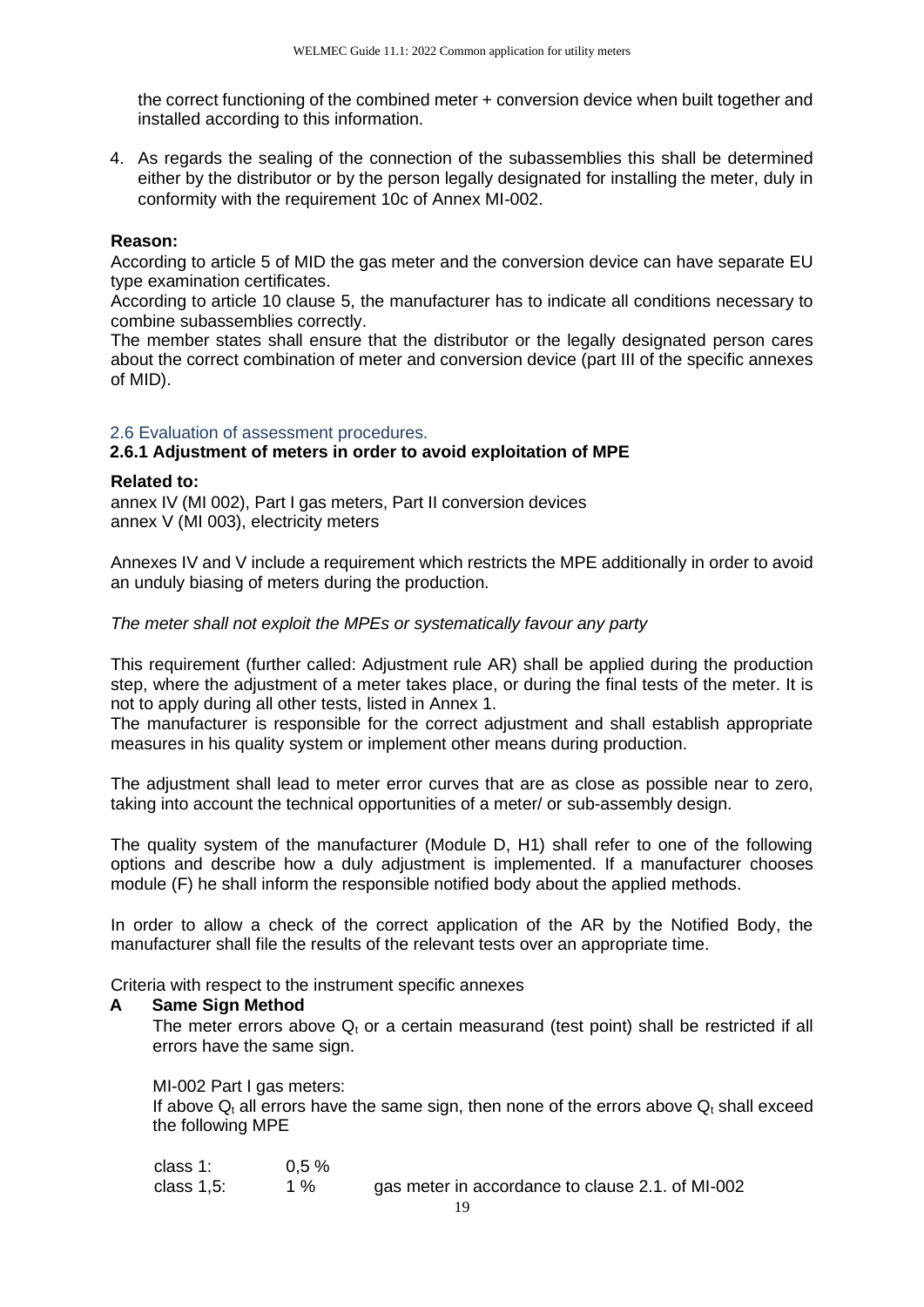class 1,5: 1,3 % gas meter with temperature conversion in accordance to clause 2.2. of Annex MI-002 at reference conditions MPE Remark: The reference conditions for testing shall be in the temperature range, where the of a gas meter in accordance to clause 2.2 is increased by 0,5 % in comparison to a gas meter of class 1.5 in accordance to clause 2.1.

#### MI-002 Part II conversion devices:

The results for electronic volume conversion device EVCD's are dependent on pressure measurements, temperature measurements, and the applied gas composition. Defining whether the errors favour some party is very difficult and dependent on different combinations. Also, the errors of the EVCD are independent of the flow rate.

In case the conversion factor has the same sign for the whole operating range, the adjustment rule is considered to be fulfilled for each conversion device of type 1 or type 2, where the stricter requirements of table 3 of the EN 12405-1 [2018] are fulfilled for the individual pressure and/or temperature sensor and the calculator.

#### **B Adjustment of each meter in order to minimize a Weighted Mean Error (WME)** MI-002 part I gas meters

Refer to harmonized standards; or use the text of the normative document OIML R137- 1.

Note:

There is a slight difference between the definitions in different documents. Especially the OIML R137-1 applies a factor of 0,4 for flow rates above 0,9  $Q_{\text{max}}$ . Due to the fact, that different documents are harmonized under the MID, it is allowed to use any of the definitions. In fact, there is no real difference between the standards/documents.

#### **C Statistical control**

In the case of the statistical method, it is not permitted to select special meters from a batch to a customer. A batch is a deliverable of the same type and range. WELMEC guide 8.10 provides information about the acceptable size of a batch (lot size).

#### MI-002 gas meters

If the mean values of the determined errors for the whole batch at flow rates equal to or above  $Q<sub>t</sub>$  have different signs, the requirement is deemed to be met.

Otherwise, the mean value at each of those flow rates shall be within  $\frac{1}{3}$  of the MPE.

#### MI-003 electricity meters

It is not allowed that all meter errors due to varying-load current to have the same sign. For each test point and each instrument, the adjustment shall be made so that the error is as close as possible to zero. Within a batch, the mean error for each test point should be within  $\frac{1}{3}$  of the error limits at the test points.

#### **Metrological surveillance**

The metrological surveillance of meters in respect to the AR may be based on statistical methods applied on a sufficient number of meters.

Taking into account the typical values of uncertainties of the test rigs used by the manufacturer and surveillance authorities the uncertainties may be not negligible with respect to the MPE.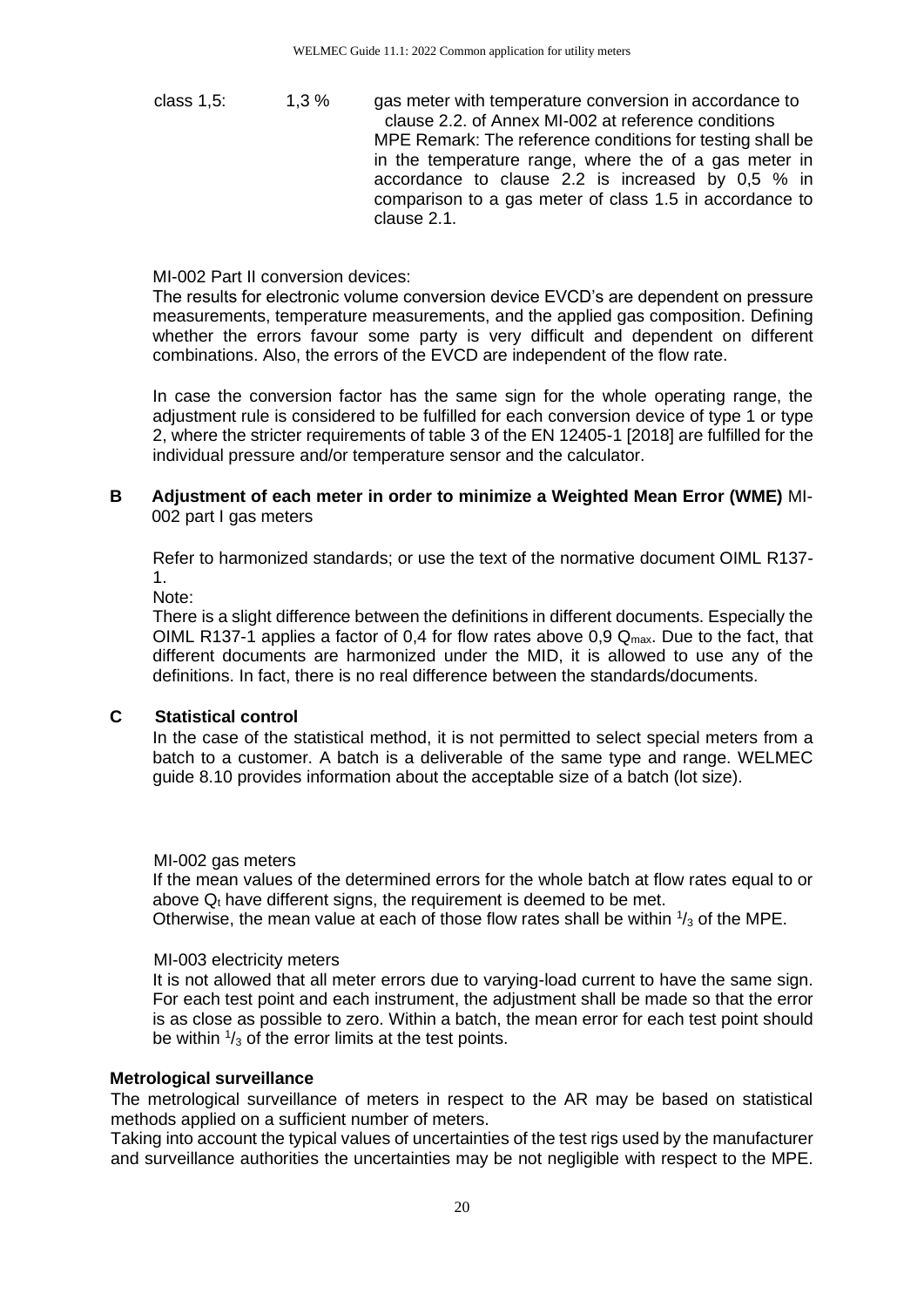The uncertainty of the used test rig shall be taken into account as described in W11.1 guidance 2.2.1

Note:

In the standard ISO 2859 it is described in general how to select a batch and sample. Standards EN 62058-11, EN 62058-21, EN 62058-31define batch acceptance for electricity meters.

#### **2.6.2 Unduly biasing of meters**

**Related to:** Annex I, paragraph 7.3: "The errors of a utility measuring instrument at flows or currents outside the controlled range shall not be unduly biased."

The requirement of Annex I, clause 7.3 is covered by a gas meter, if for flow rates below  $Q_{min}$ the error is between -100 % and 3 times the +MPE.

For flow rates below 20%,  $Q_{min}$  registration is not mandatory.

This rule applies to the whole rated operated conditions relevant in this respect (like temperature, pressure, type of fluid, etc.).

No specific requirements for flow rates above  $Q_{\text{max}}$  apply because installations are designed such that long overloads don't occur; an overload is only to be expected for a short period of time. Furthermore, there is a requirement on overload in MI-002."

#### **Remarks**:

Clause Annex I, 7.3 shall avoid a meter behavior, where the meter counts without any consumption or with a flow rate or current below the values where MPE's are applicable.

This is usually not a matter for mechanical meters because friction stops the meter from running below a fraction of  $Q_{min}$ .

In several standards, there are requirements for when a meter shall start or that the accuracy is not affected after running at overload. But that is no answer to the requirement of Annex I, paragraph 7.3.

#### <span id="page-20-0"></span>2.7 Miscellaneous**.**

#### **2.7.1 MPEs applicable to a repaired meter that was originally conformity assessed against the MID**

If an instrument was repaired before putting into use the MPEs stated in the corresponding specific annex apply.

For instruments that are in-service, the national regulations apply.

#### **Reason:**

MID is applicable to new instruments only.

#### **2.7.2 Determination of "period of time estimated by the manufacturer" with respect to the meter durability (Annex 1 clause 5) and consequences for the manufacturer following from this statement**

The period of time estimated by the manufacturer is the period of time over which the meter "maintains an adequate stability of its metrological characteristics". (Annex 1/5).

a) The durability test is defined in a harmonized standard or normative document.

Taking into account the operating conditions existing in durability tests given in harmonized standards or normative documents, the period of time to be estimated by the manufacturer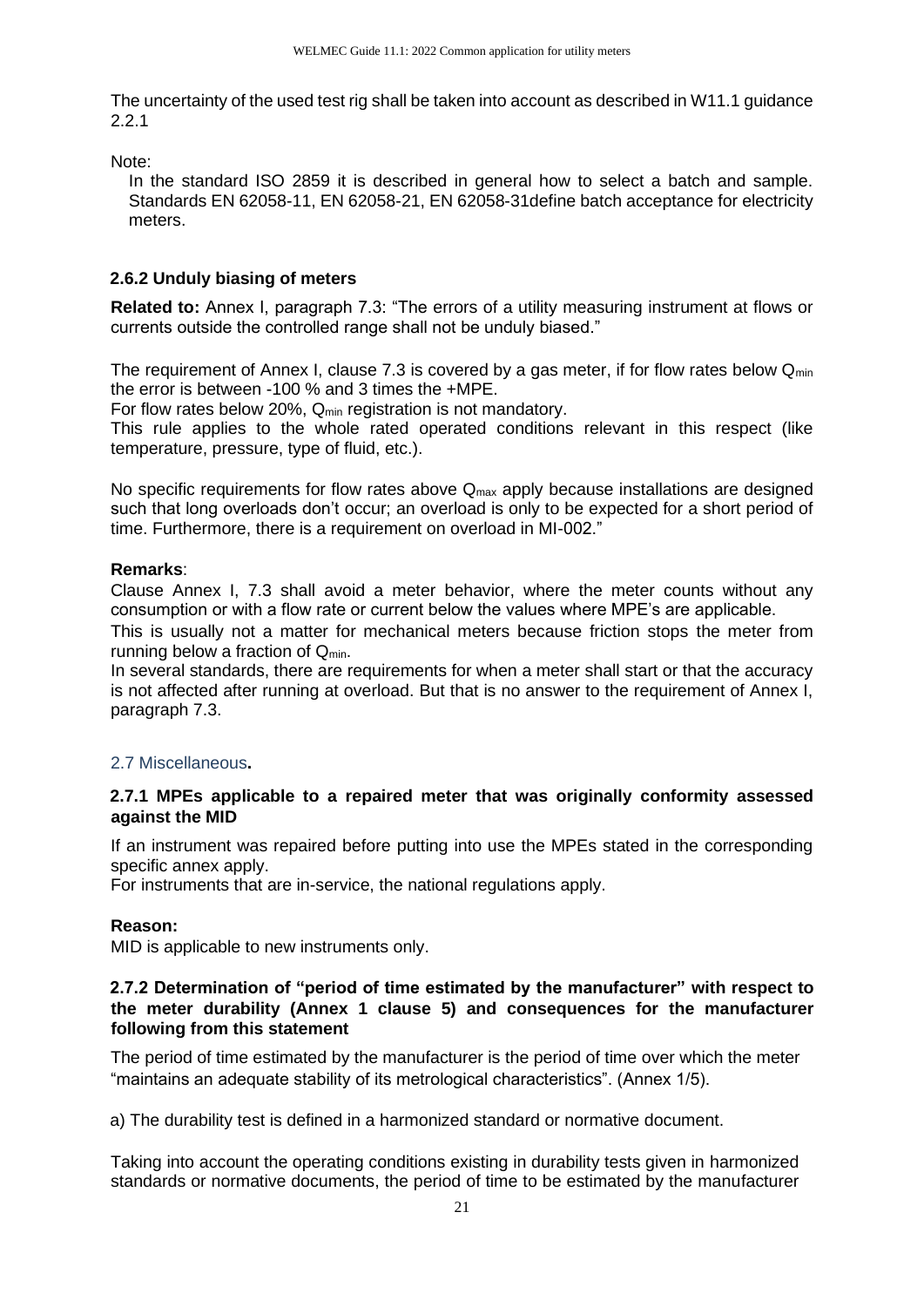is the duration of the tests. The manufacturer shall state exactly the test used for this estimate.

An example of this declaration is "The meter x has a life estimated at 5000 hours at  $Q_{\text{max}}$ . This estimate was made using the test in EN 1359:1998 incl. amendment 1 clause xxx"

b) No durability test is defined in a harmonized standard or normative document.

The period of time to be estimated by the manufacturer will be supported by international standards providing guidance on Reliability Prediction, Accelerated Life, and Reliability Testing (e.g., for electronic instruments a predictive model is described in IEC 62059-41 to indicate expected durability) and/or any methods to indicate if long-term stability is affected. The manufacturer shall state exactly the method used for this estimate.

An example of this declaration is "The meter x has a life estimated at YY years. This estimate was made by using the method in IEC 62059-41, clause xxx "

The manufacturer's estimate of this period may be used as a guide, but it is not a specification of actual in-service life.

#### **Reasons:**

The actual in-service life of a measuring instrument, working within its rated operating conditions, depends mainly on its use and/or the nature of the medium subjected to measurement. Neither the manufacturers nor the Notified Body which assesses the declaration is able to predict the use and conditions. Only the user has the knowledge of the application for the instrument and, being aware of the results of durability tests described in standards or normative documents elaborated by experts, can select the right instrument for a specific application.

Electronic measuring instruments (with experience to date) do not suffer deterioration of accuracy so long as the electronic components are functioning properly, and the limiting factor of stability is deterioration or failure of such components. Predictive models give guidance on this.

#### **Remarks:**

The estimated time is not a product guarantee.

#### **2.7.3 Documentation of seals used for security measures**

The EC type examination certificate or EC design examination certificate respectively shall include a drawing or picture of the seals used for security measures with respect to Annex I, clause 8.2.

If different seals are in use, the certificate or amendments of the certificate shall include all kinds of inscriptions.

It is recommended to use registered trademarks as inscriptions on the seals.

#### **Reasons:**

In order to recognize the corruption of an instrument, it shall be easily possible to obtain drawings describing the design of the seal and its inscriptions.

Registration of the inscriptions of the seals as a trademark may be important in order to prosecute the illegitimate use of the seals.

#### <span id="page-21-0"></span>2.8 General/Horizontal issues

**2.8.1 Resetting of registers** 

**Related to:** Annex I paragraph 8.5: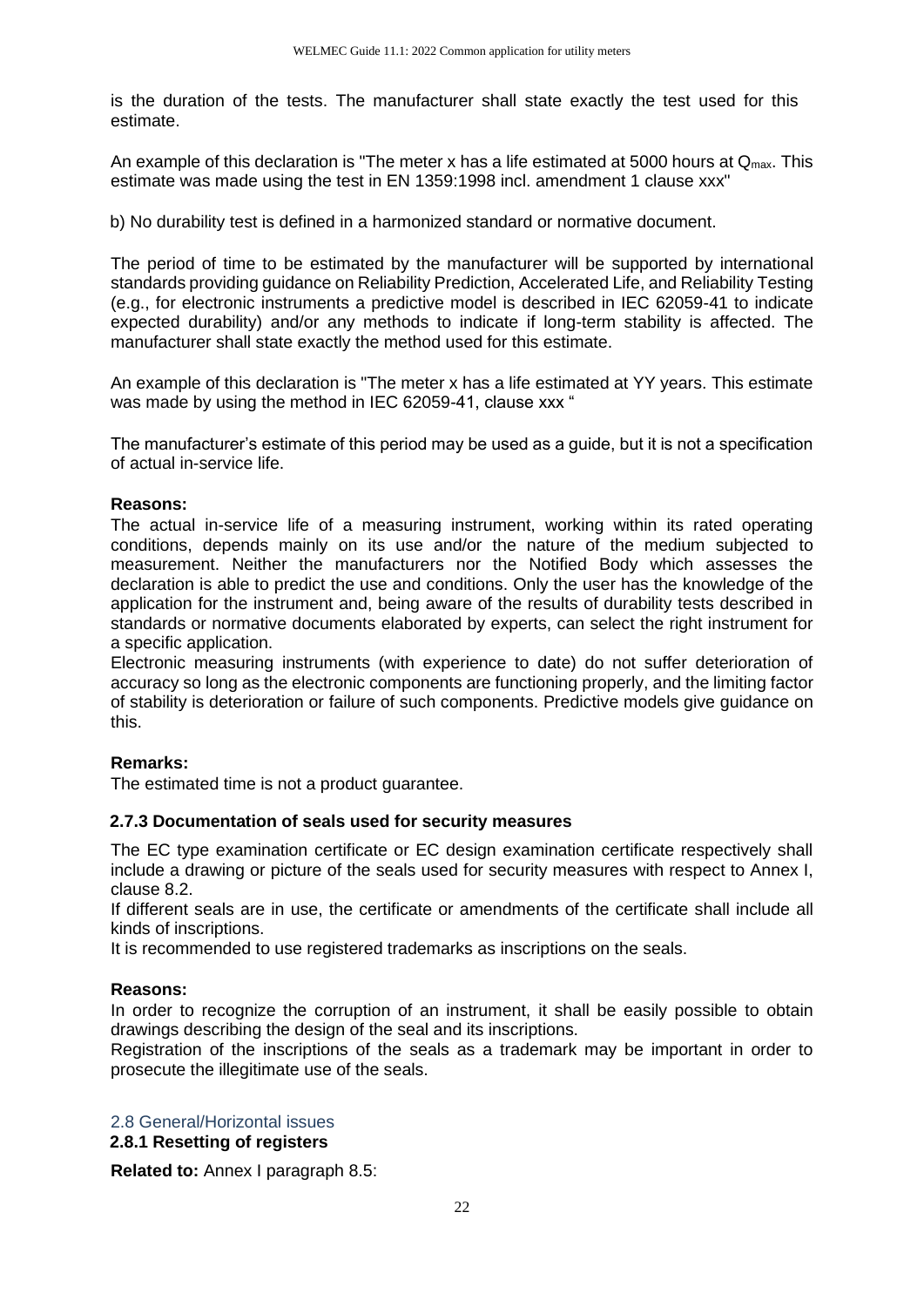*"For utility measuring instruments the display of the total quantity supplied or the displays from which the total quantity supplied can be derived, whole or partial reference to which is the basis for payment, shall not be able to be reset during use."*

If tariff registers are used for billing proposes, then they have to be treated as legally relevant parameters. The registers need to be protected against changes and resetting in the same way as legally relevant parameters (see WELMEC 7.2 requirement P5 and P7). That means for different tariff registers a software seal is allowed, as described in P7.

The overall cumulative register needs to be protected by means of a hardware seal. If no overall cumulative register is available, the displays from which the total quantity supplied can be derived, then that means all tariff registers need to be protected also by means of a hardware seal.

#### Background information:

Lots of utility meters have more than one tariff register. One of the simplest versions is a meter with a day and a night tariff register. The day or night tariff register may be reset under a software seal in case a total (overall cumulative) register is available which is protected by means of a hardware seal.

#### <span id="page-22-0"></span>**3 Meter families in respect to conformity assessment**

The aim of defining meter families is to reduce the necessary tests and documents to a minimum.

The manufacturer should make suggestions for grouping instruments into a family. The Notified Body assesses the suggestion and can accept, refuse or modify the proposal.

#### <span id="page-22-1"></span>3.1 Definition of a family of meters

A family of meters is a group of meters of different sizes and/or different operating ranges, in which all the meters shall have the following characteristics:

- the same manufacturer
- the same measuring principle
- the same accuracy class
- a similar construction and component assembly
- the same materials for those components that are critical to the performance of the meter
- the same rated operating conditions

The meters within a family may have different display device versions as long as it is demonstrated by design argumentations or tests that they have the same influence on the metrological performances.

If nothing else is stated in normative documents or harmonized standards, the following shall apply:

#### **3.1.1 Electricity meters**

In addition to the characteristics given in 3.1, a family of electricity meters shall have the following specific characteristics:

- roughly the same ratios  $I_{\text{max}}/I_{\text{tr}}$ ,  $I_{\text{min}}/I_{\text{tr}}$  and  $I_{\text{st}}/I_{\text{tr}}$
- the same additional functionalities
- the same number of registers In respect to EN 50470 they shall have
- the same meter housing inclusive terminal block
- the same current sensors (EN 50470-3-meters)
- the same printed boards and measuring principle (EN 50470-3-meters)
- the same software version (EN 50470-3-meters)